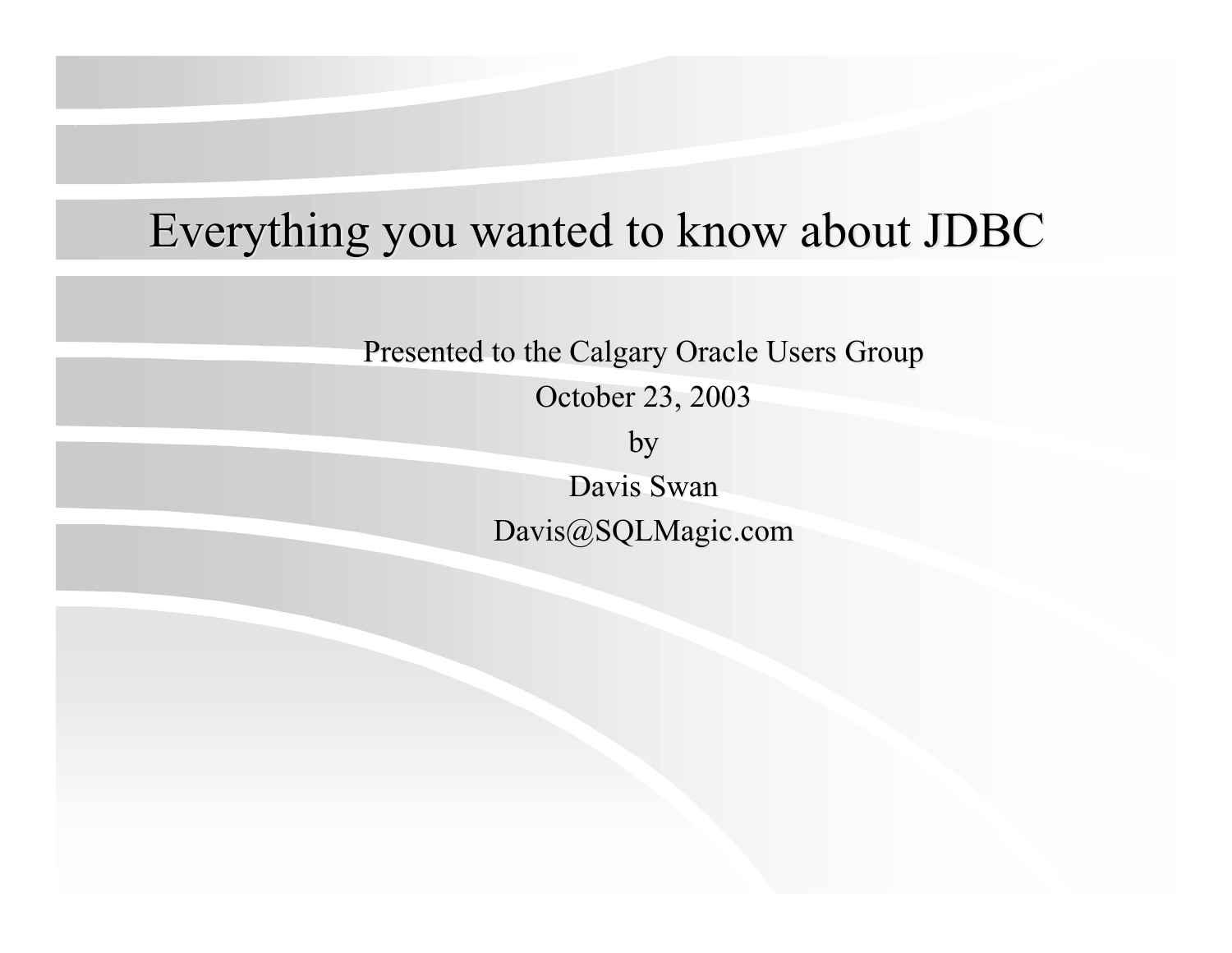#### Safe Harbour Statement

- Everything you hear here today may be inaccurate, incomplete, or just plain wrong
- This talk will NOT make you an expert in JDBC
- This talk will NOT get you a better job
- Yes, I am a contractor working for Shell, and yes, I do use JDBC often in that role
- If you screw something up at work and try to blame it on what you heard at this talk, you will be sorry
- Because my wife *is* a lawyer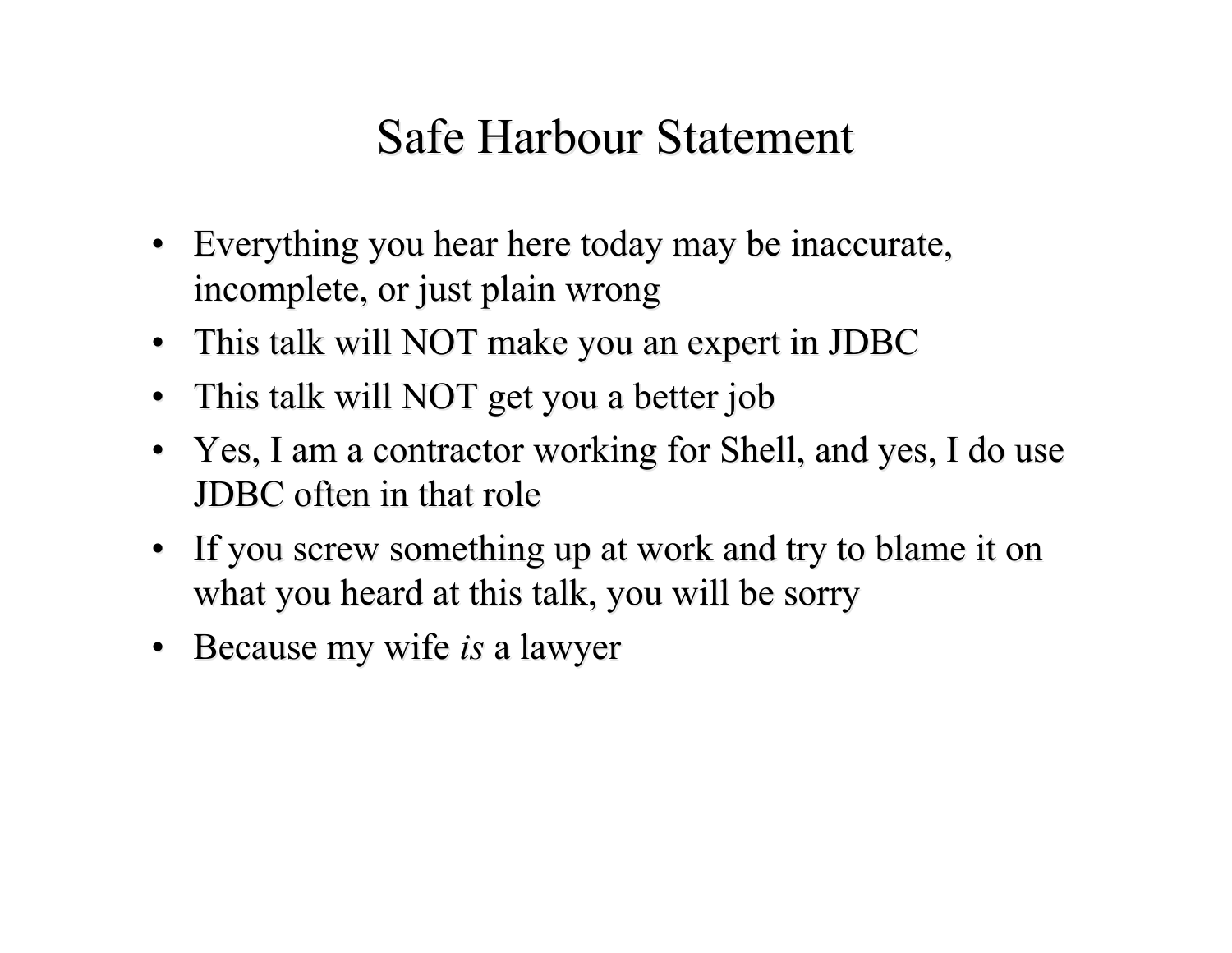# Who am I?

- Started life in Calgary as a Geophysicist with Gulf Oil in 1978 but couldn't find oil - was moved in software development
- First database programming with S2K and ISAM in the early  $1980$ 's
- Got involved with database Web applications when we built an AFE/Invoice system with Server Side Javascript in 1997 with Burntsand Systems.
- Started Java/JDBC programming in 2000 and have written about 40,000 lines of code since then.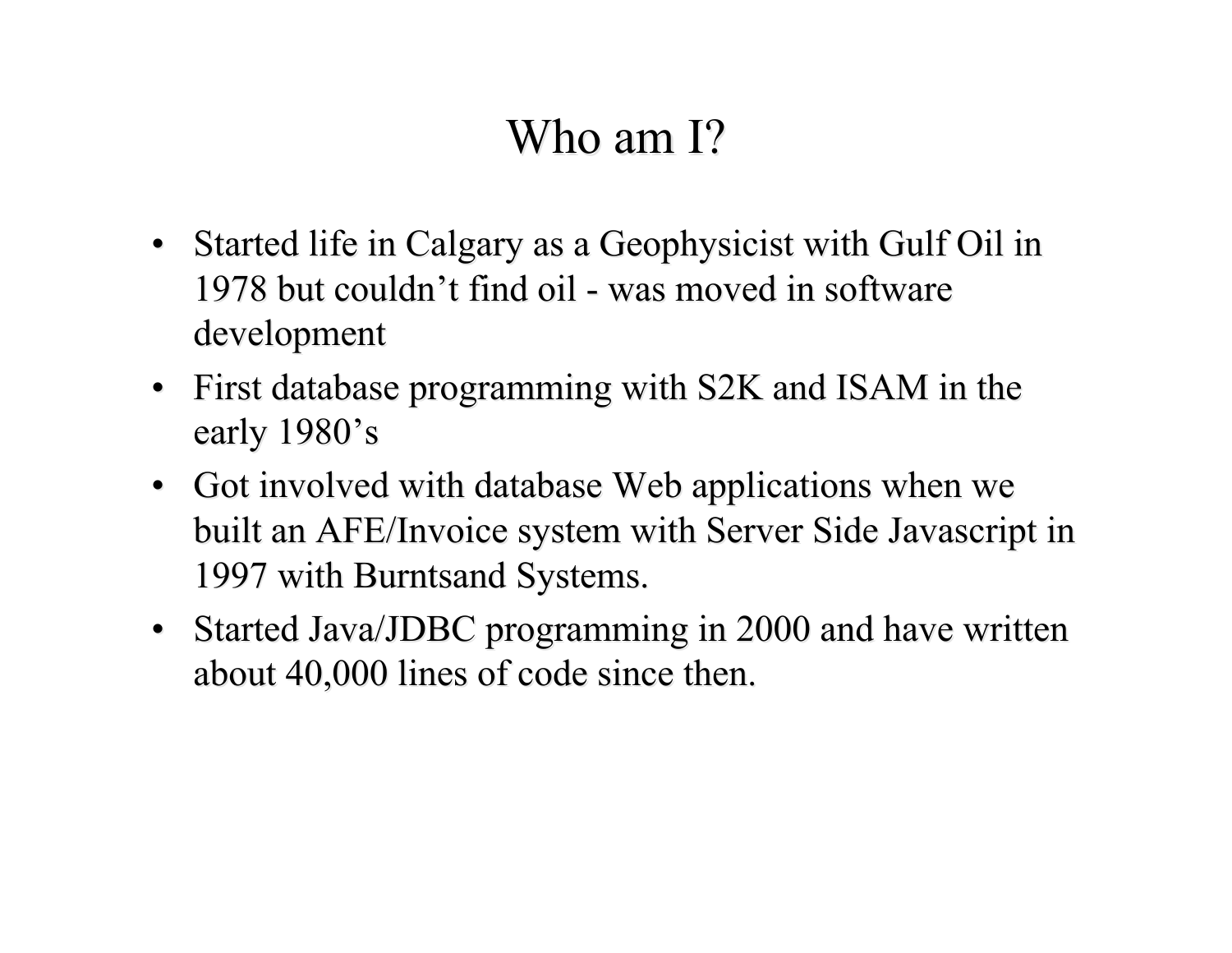# Who are you?

- Database Administrators
- Developers
- People that have written PL/SQL programs
	- $\bullet$  Bonus OO facilities such as VARRAY or TABLE objects
- People that have written Java programs
- People that have used JDBC
- People that only came for the cinnamon buns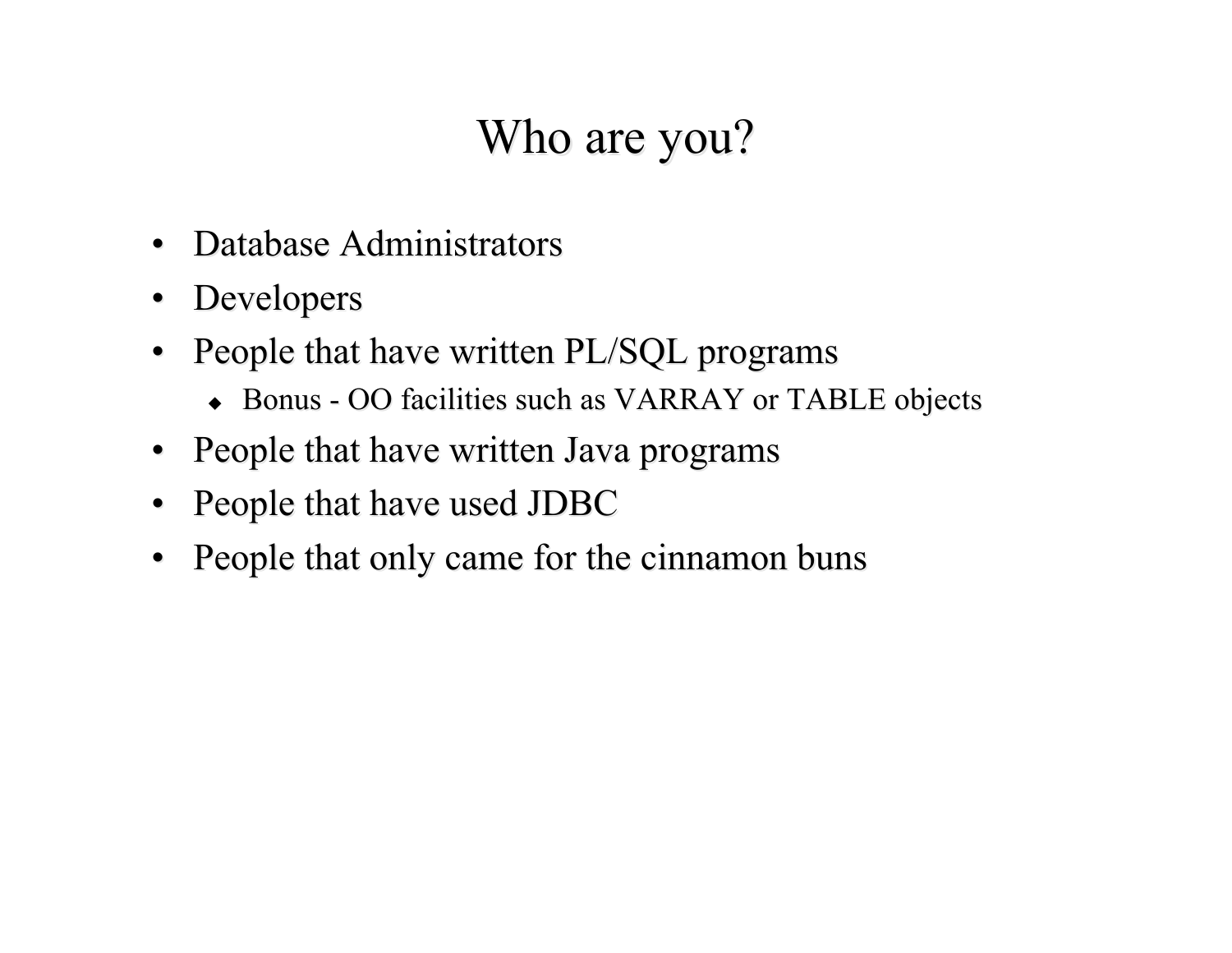# Life before JDBC

- Before JDBC there was ODBC
	- $\bullet$  Open DataBase Connectivity developed by Microsoft in the early 1990's
	- $\bullet$  Primarily a client-server, file based system used to access local databases (MS Access, dBase, Excel files)
- Before there was ODBC there was OCI
	- First widely used call-level interface. Was used as the model for both ODBC and JDBC
- Before there was OCI all database access applications used precompilers
	- $\bullet$  limited memory structures in 3GL
	- $\bullet$  performance issues required separation of SQL syntax parsing and statement execution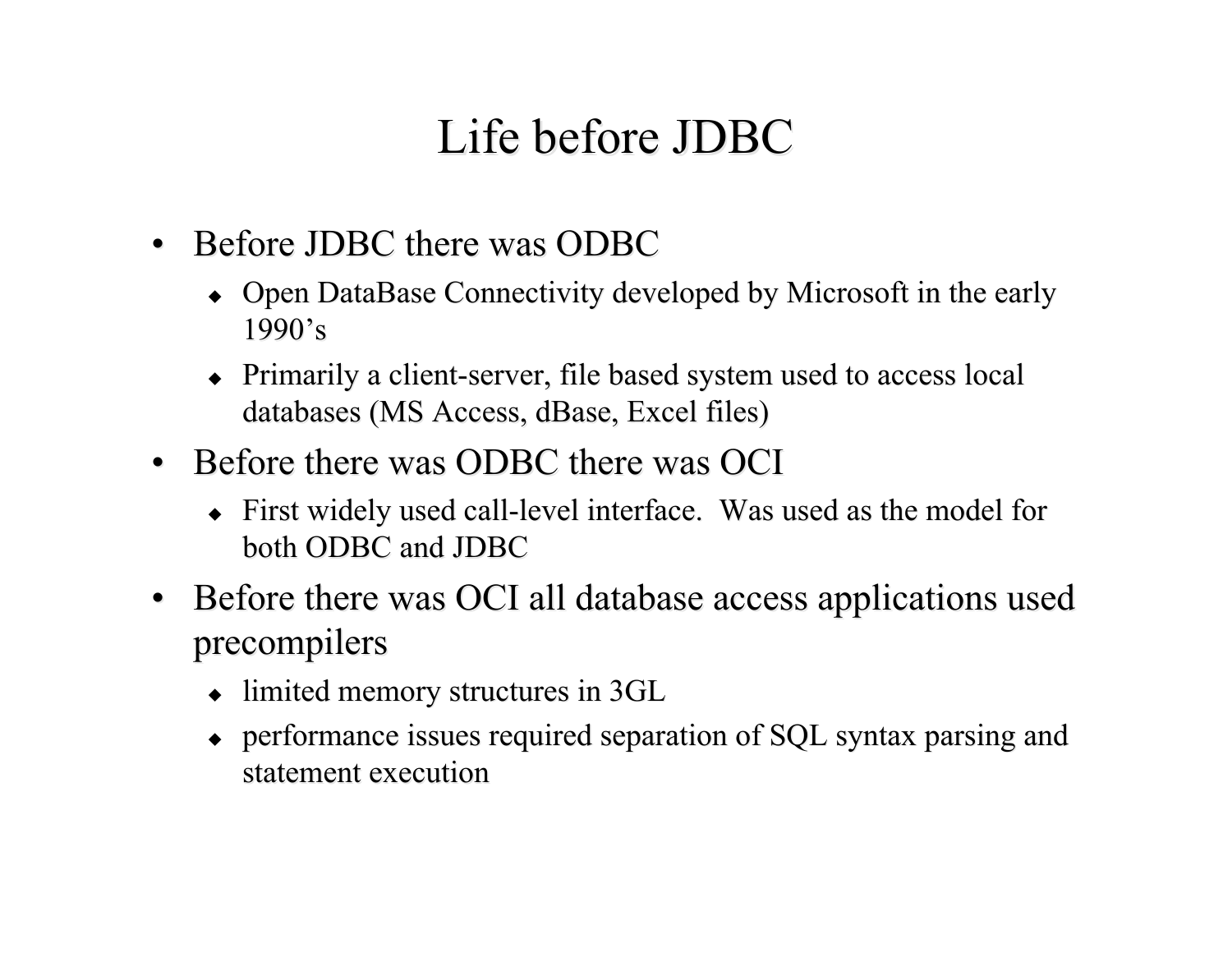#### JDBC - YAA *(yet another acronym) (yet another acronym)*

- What is JDBC
	- $\bullet$  The acronym stands for Java DataBase Connectivity
	- It is a specification and an interface, not a piece of software
	- Implementations of the specification, referred to as JDBC drivers, are developed by 3rd parties, not Sun Microsystems
	- $\bullet$  Multiple sources for the software produce inconsistent implementations of the specification
	- $\triangleleft$  Many JDBC drivers are not free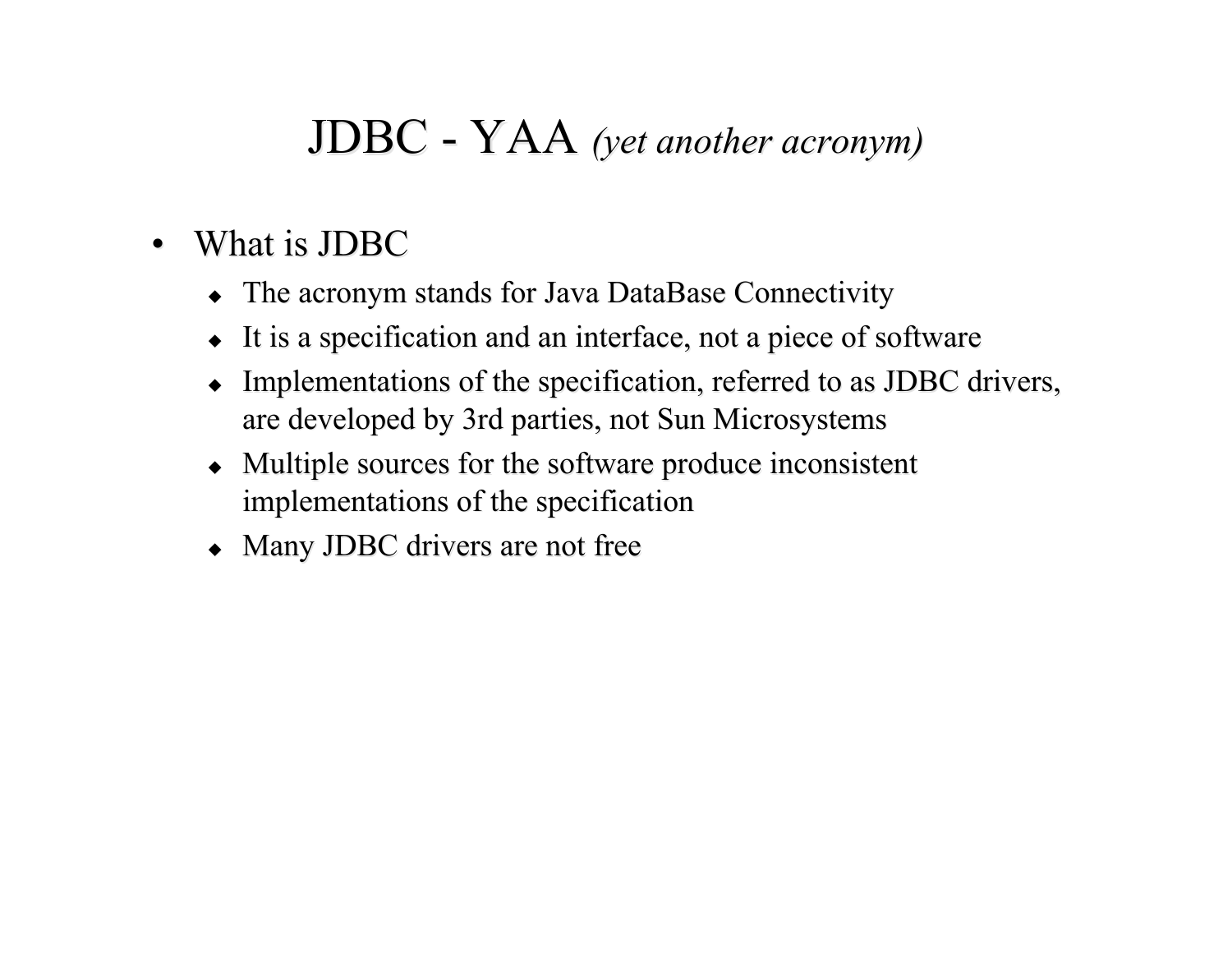#### JDBC - Raison d'être

- To provide database connectivity to Java programs in a standardized, rational fashion
- Can connect to multiple databases simultaneously, including different versions and different RDBMS
- Designed to be networked connections are made to a Universal Resource Locator (URL)
- Supports the "write once, run anywhere" paradigm which is the main advantage of Java programs
- Uses native syntax of the underlying RDBMS (in effect, uses dynamic SQL all the time)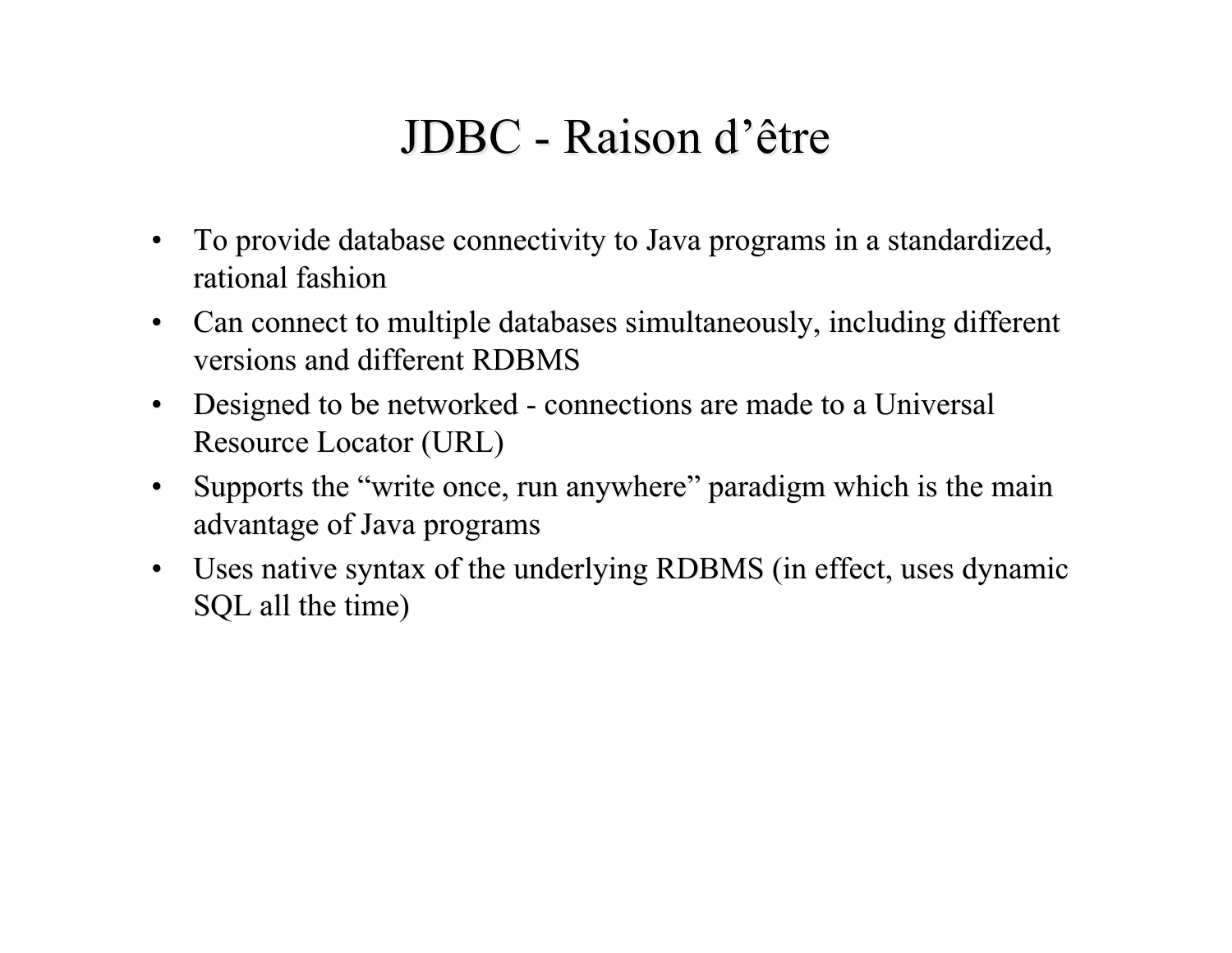# JDBC *vs.* ODBC

- ODBC Drivers are typically available only for Wintel platforms platforms
- ODBC drivers are installed as Windows applications using the MS ODBC control panel
	- $\bullet$  DLL conflicts, registry issues, administrator privileges
	- Every client machine must be touched (JDBC jar files can be stored on a network drive)
- ODBC methods not as consistent as JDBC
- JDBC-ODBC bridge works well if clients are preconfigured and you cannot get a native JDBC driver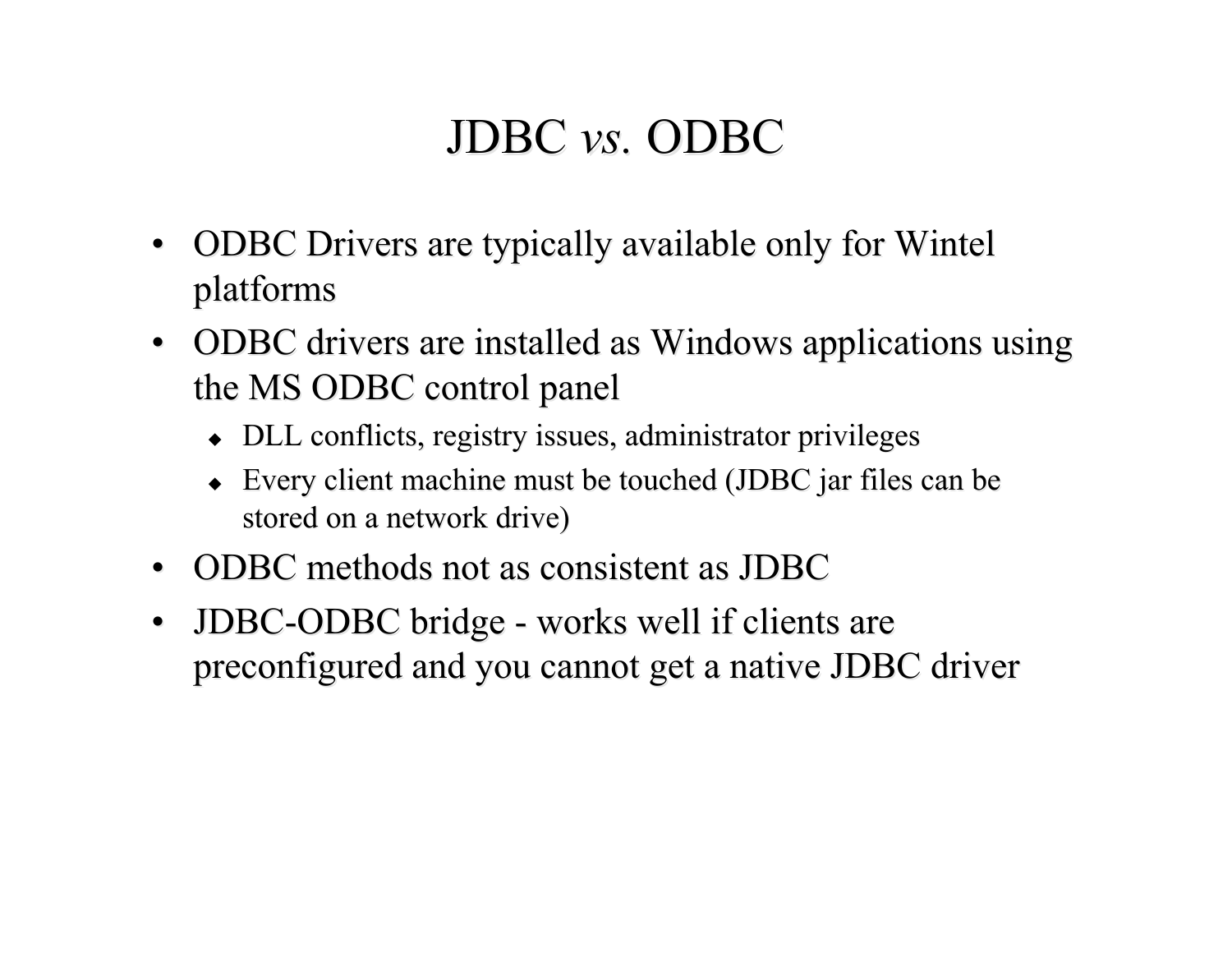#### JDBC - The Good

- Write Once, Run Anywhere the same physical file can be copied onto a different system and executes immediately
- Does not require the installation of any client software\*
	- $\bullet$  SQL\*Net not required. As a result, JDBC enabled software can access Oracle from platforms not supported by Oracle
- Has full and direct access to the file system of the OS, so that files can be read and written to\*
- JDBC enabled applets can be embedded within a web browser\*
- Throws lots of exceptions making code easy to debug

\*Requires \*Requires a JRE, JDBC applets can only read files from the HTTP server,applet server,applet security security will prevent network network connections to database servers unless they are also running the web server, applications will not execute during power blackouts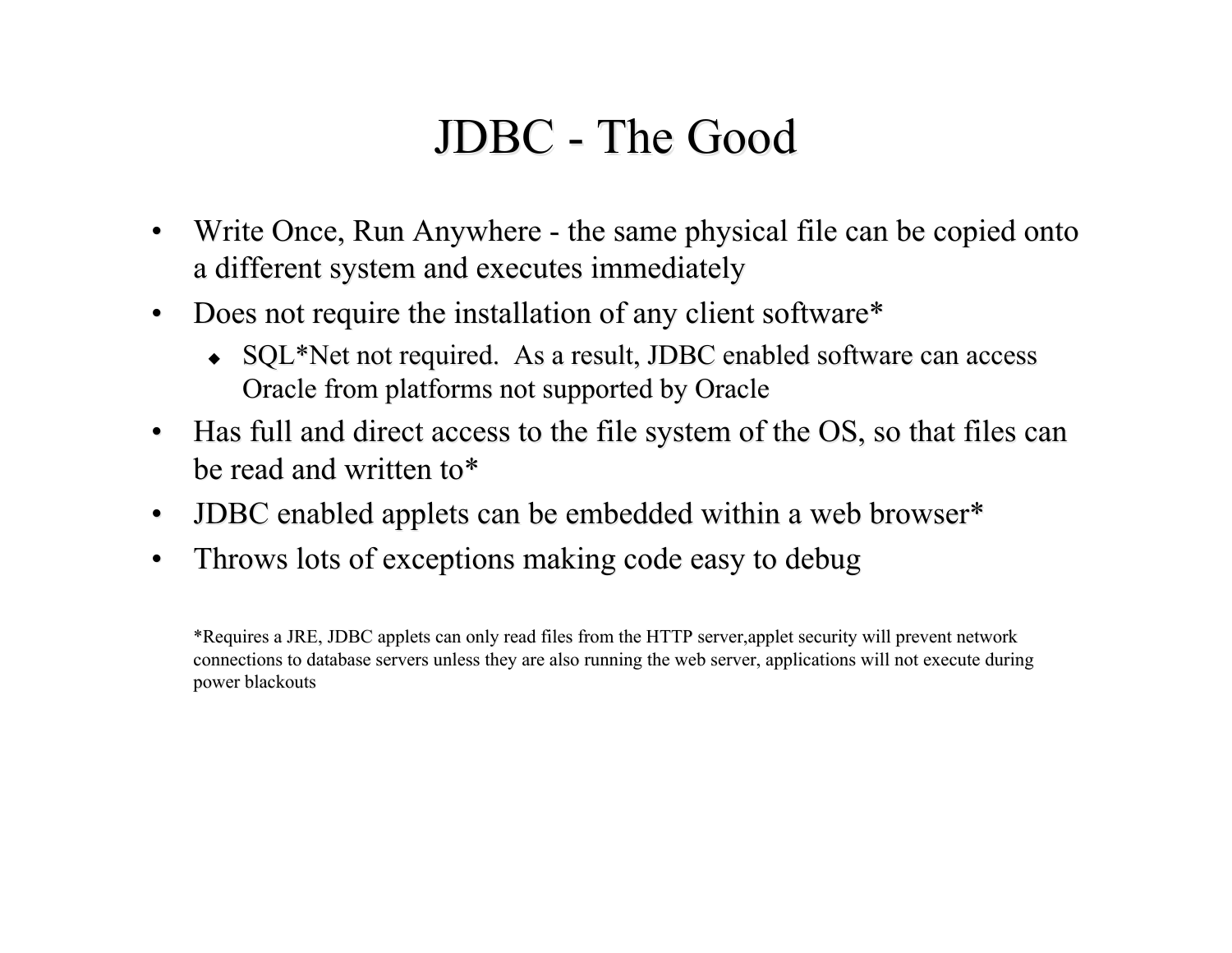# JDBC - the Bad

- Driver registration
	- $\bullet$  allows duplicate classes and methods by "registering" the driver
	- $\bullet$  done slightly differently with JDBC drivers from different vendors
- Some drivers (Oracle in particular), require the presence of the physical driver file in order to compile!
- Does not insulate the developer from SQL syntax differences
- Can be slow if you keep opening and closing connections
- Throws lots of exceptions, which gets to be a real pain
	- Remember to try  $\{$  try  $\{$  try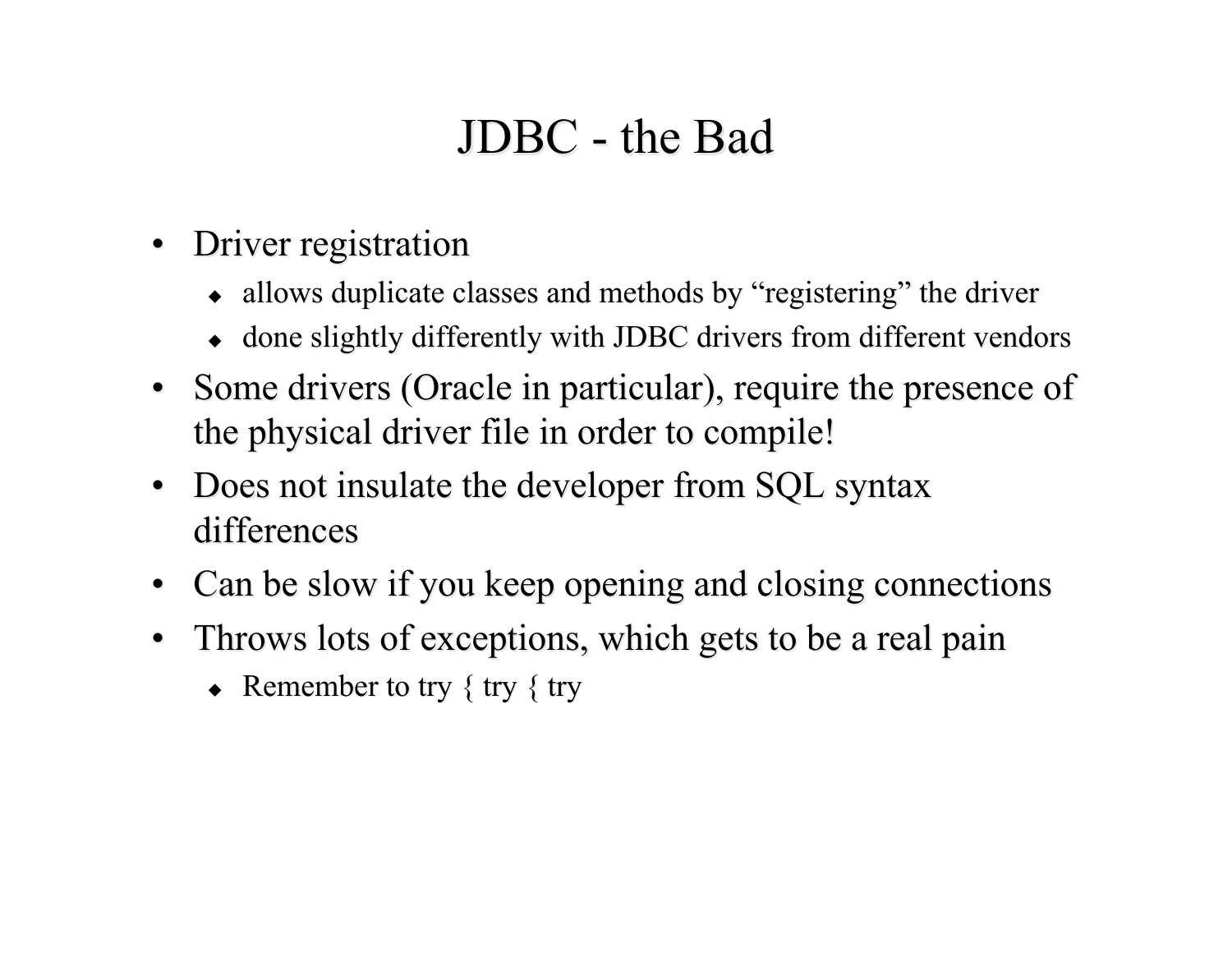```
 try
\{/*
 * Try and register the JDBC driver using several methods. * Try and register the JDBC driver using several methods.
*/
      if ( dbType.equals("ORACLE") )
\{DriverManager.registerDriver(new oracle.jdbc.driver.OracleDriver());
       } else { } else {
        Class.forName(tryDriverString);
        } }
    \} catch (Exception e ) \{try
\{Class.forName(tryDriverString).newInstance();
       } catch (Exception e2 ) { } catch (Exception e2 ) {
         System.out.println("Unable to register driver\n");
        return false;
 } }
 }
```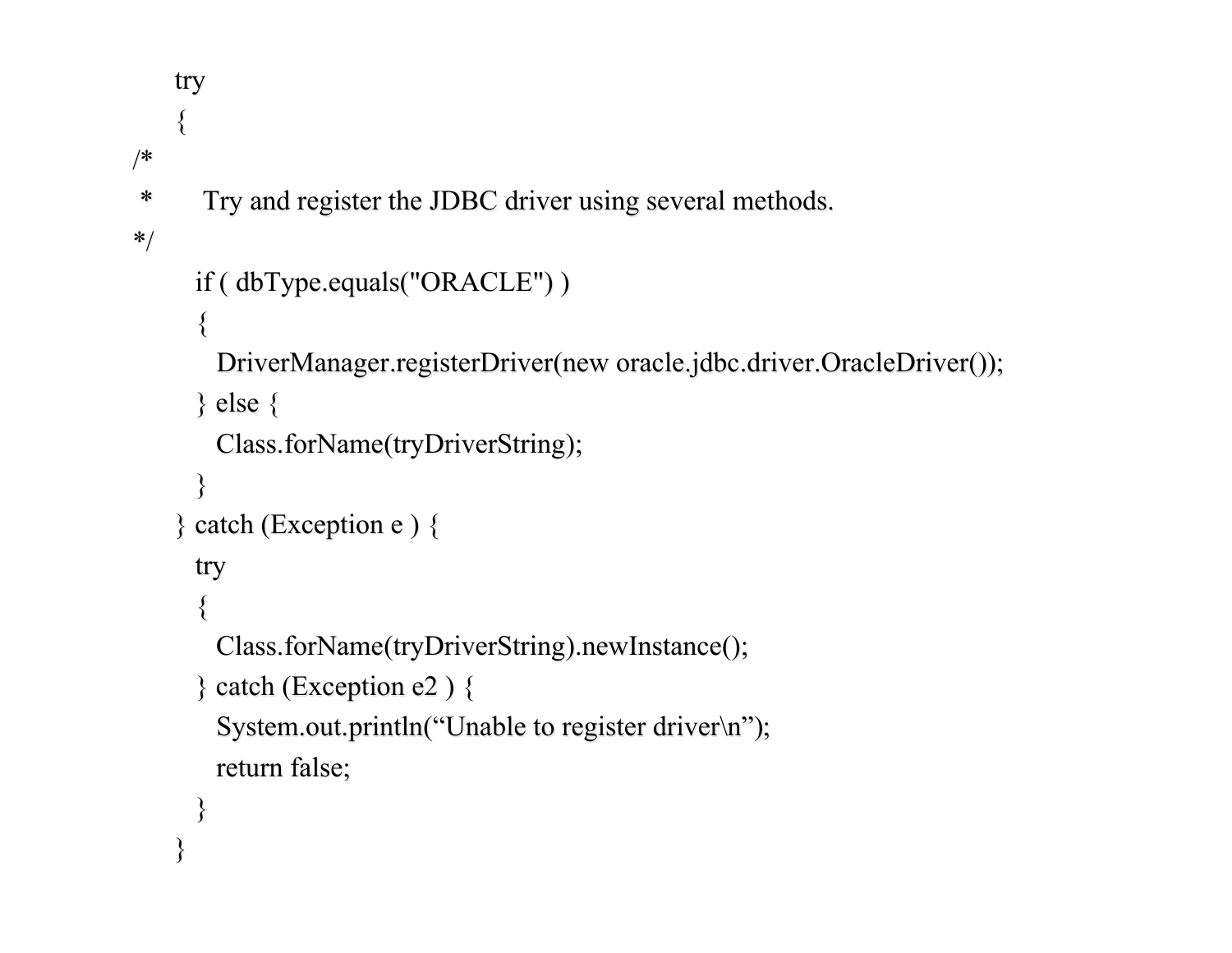# JDBC - the Ugly

- The Java CLASSPATH can get pretty hairy when you're implementing software that supports multiple RDBMS
- Set in different ways on different platforms.
- Set in different ways depending upon how the program is launched (command line, desktop icon)
- Mapping of variables to database column types can be tricky (compared to  $PL/SQL$ )
- MetaData inconsistent implementation of classes and methods by developers of JDBC drivers.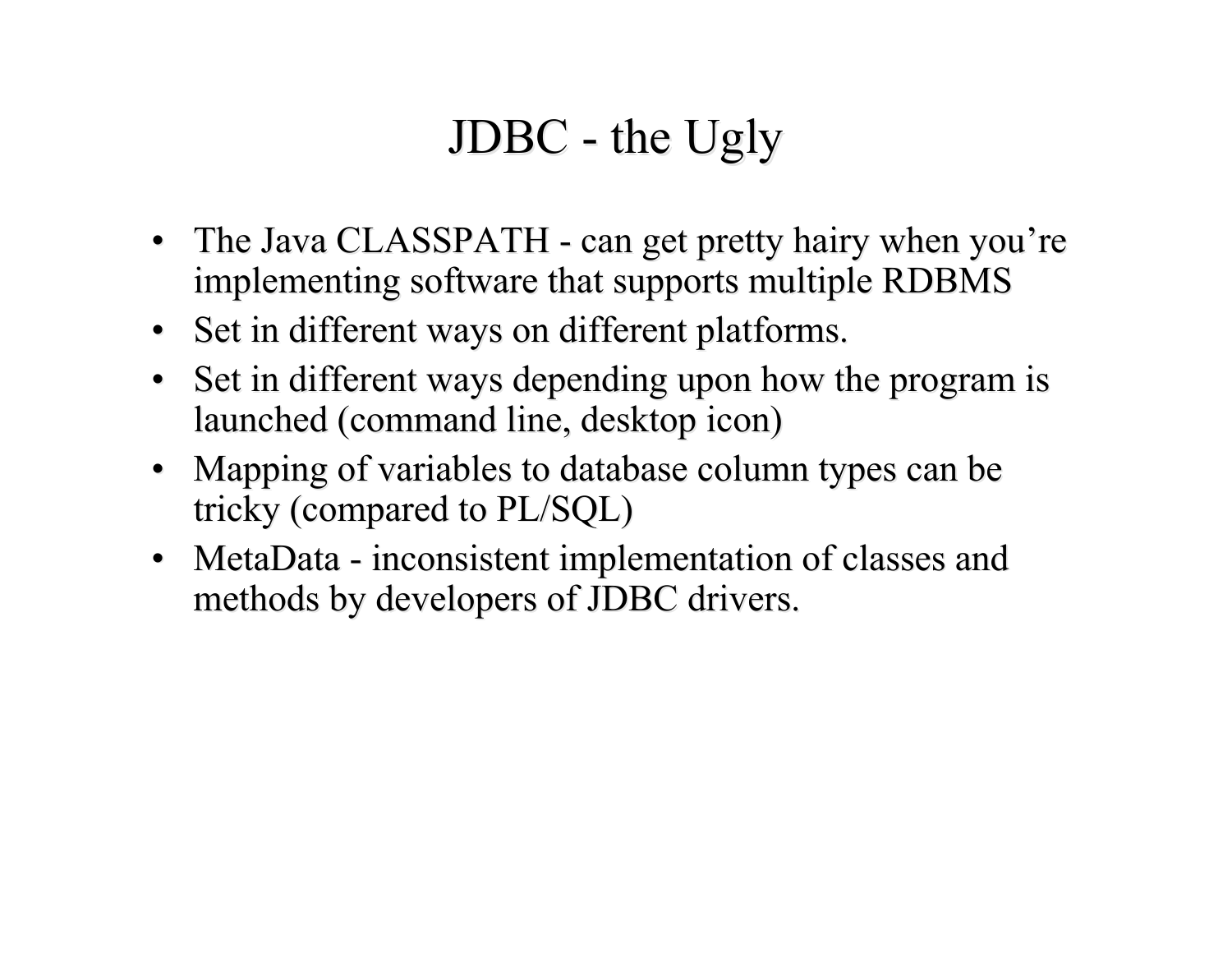# JDBC - Setting the CLASSPATH

- $\bullet$  Windows
	- $\bullet$  In a Command Prompt Window type SET CLASSPATH=path1;path2;archive1.jar OR set a CLASSPATH variable in your SYSTEM Control Panel
- Unix using ksh
	- $\triangle$  SET CLASSPATH=path1:path2:archive1.jar EXPORT CLASSPATH
- MacIntosh OS 9 must be set with a GUI
- Java Applet
	- $\bullet$  use the ARCHIVE=path1,path2,archive1.jar directive within the APPLET TAG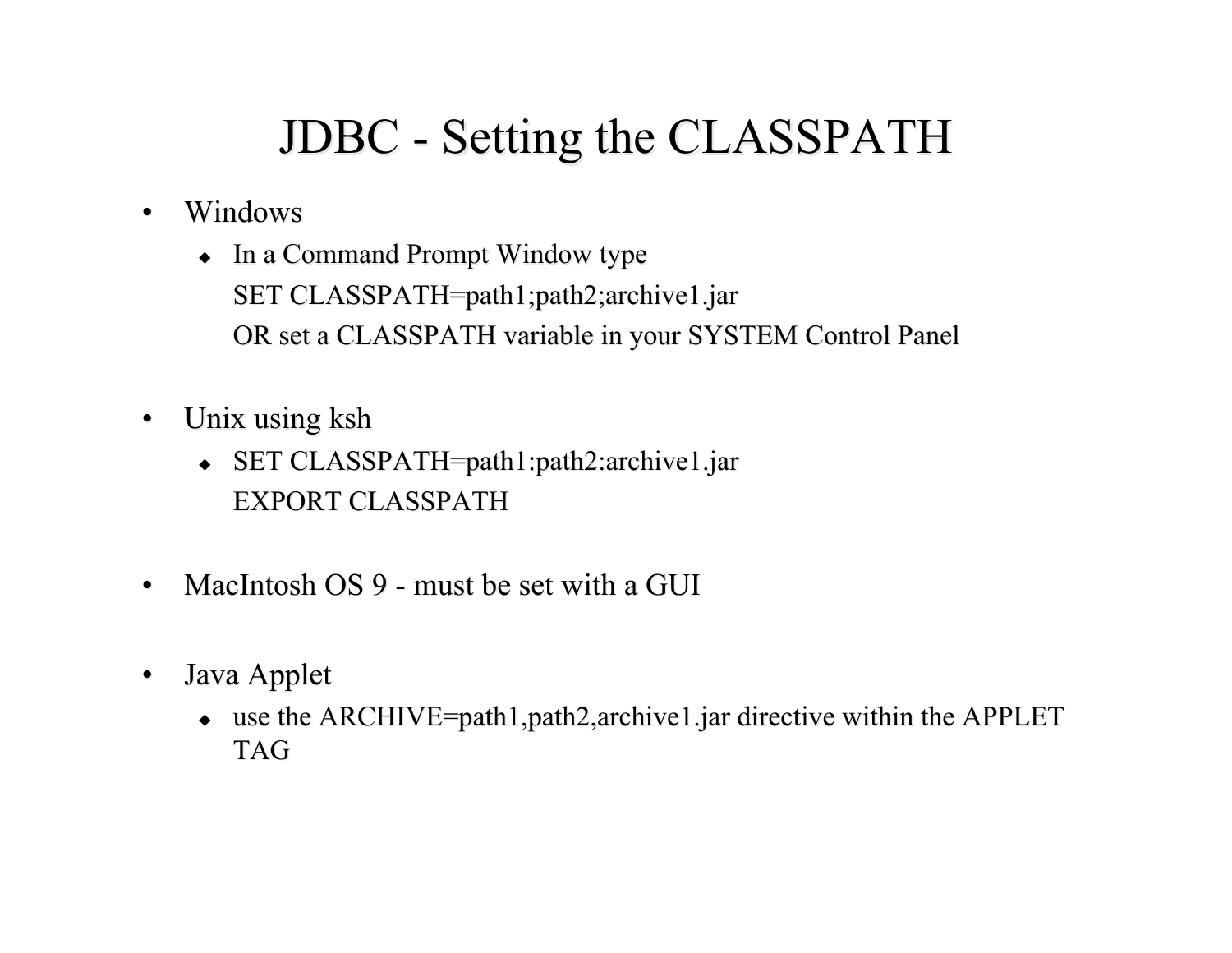#### JDBC - Metadata

- DataBaseMetaData
	- $\triangleleft$  48 Fields, 117 Method
	- $\triangle$  23 methods return ResultSet Objects
	- $\bullet$  The result is that no JDBC Driver developer provides complete implementations, no way of knowing which features have been implemented
- ResultSetMetaData
	- $\bullet$  3 Fields, 21 methods all of which return primitives
	- $\bullet$  Generally more consistent implementations, but there are exceptions (e.g. getTableName produces NULL in Oracle)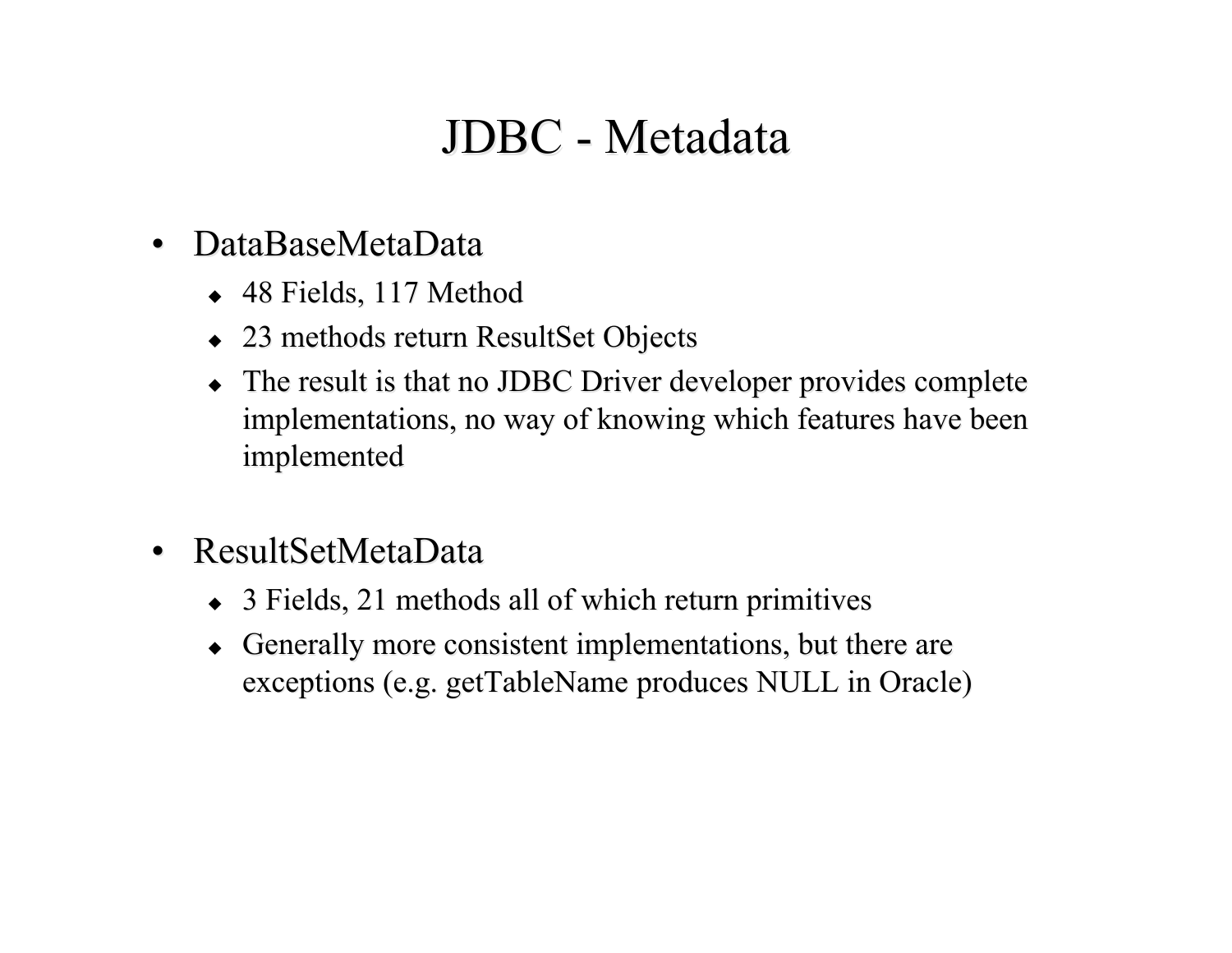# JDBC - building "client side" Web pages

- This involves building a Java applet which uses JDBC to query and update a database directly. query and update a database directly.
- The applet is embedded in a web browser page.
- Applets are a good choice where connection speeds or server response are slow.
- By default a Java applet is very restricted in the types of activities it can do.
- The only simple choice in some cases (e.g. graphics)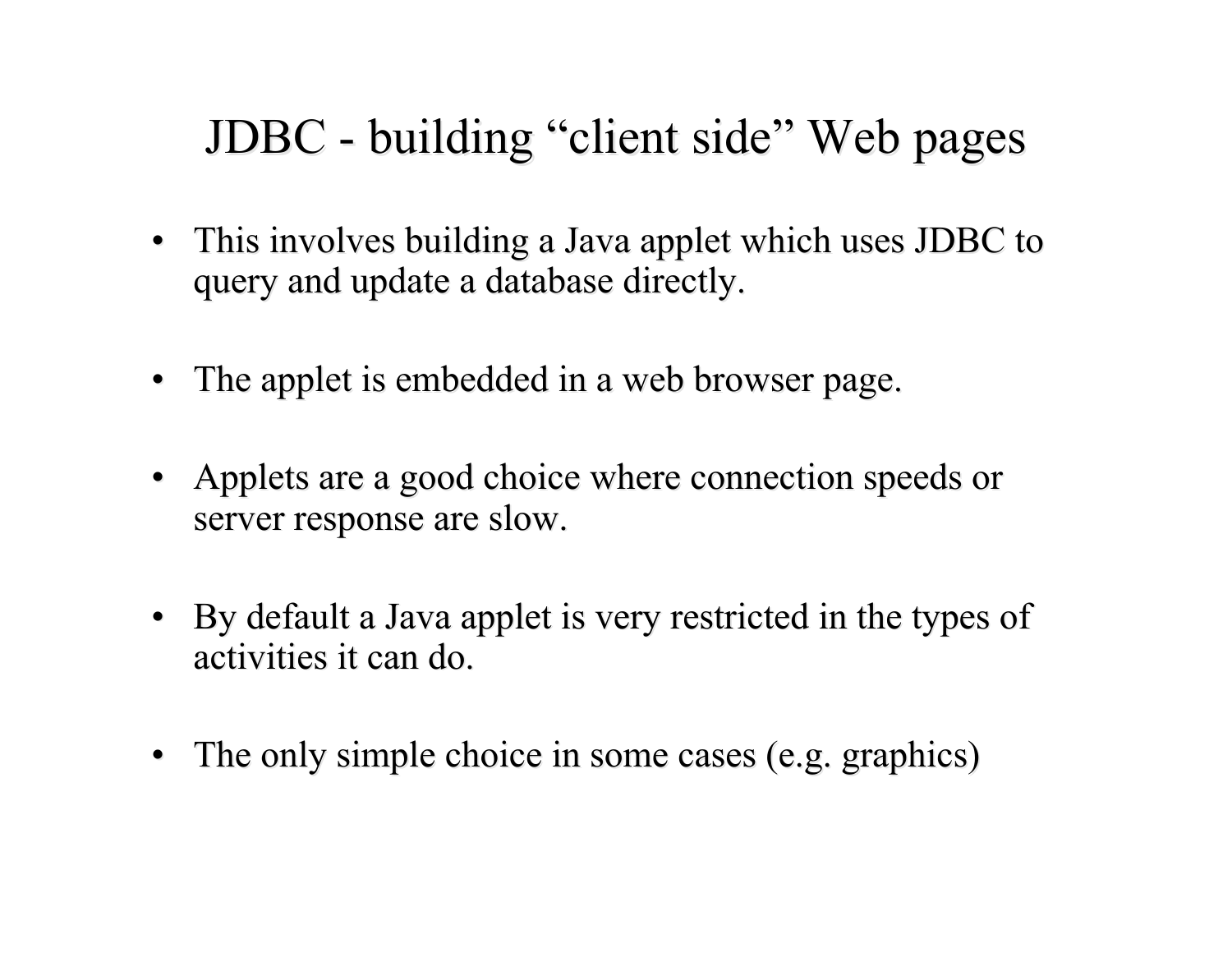#### JDBC - Java Applet Restrictions

- The default security model for Java applets prevents the applet from engaging in "dangerous" activities
	- $\bullet$  applets can only read files from the Web server they are connected to at the time the applet starts execution
	- $\bullet$  applets can only read ASCII files because the actual transfer of information information takes place via HTTP.
	- $\leftrightarrow$  applets cannot write files
	- $\bullet$  applets cannot make a TCP/IP connection to a second server. Therefore, if your web server and your Oracle server are two different machines, applets will not work.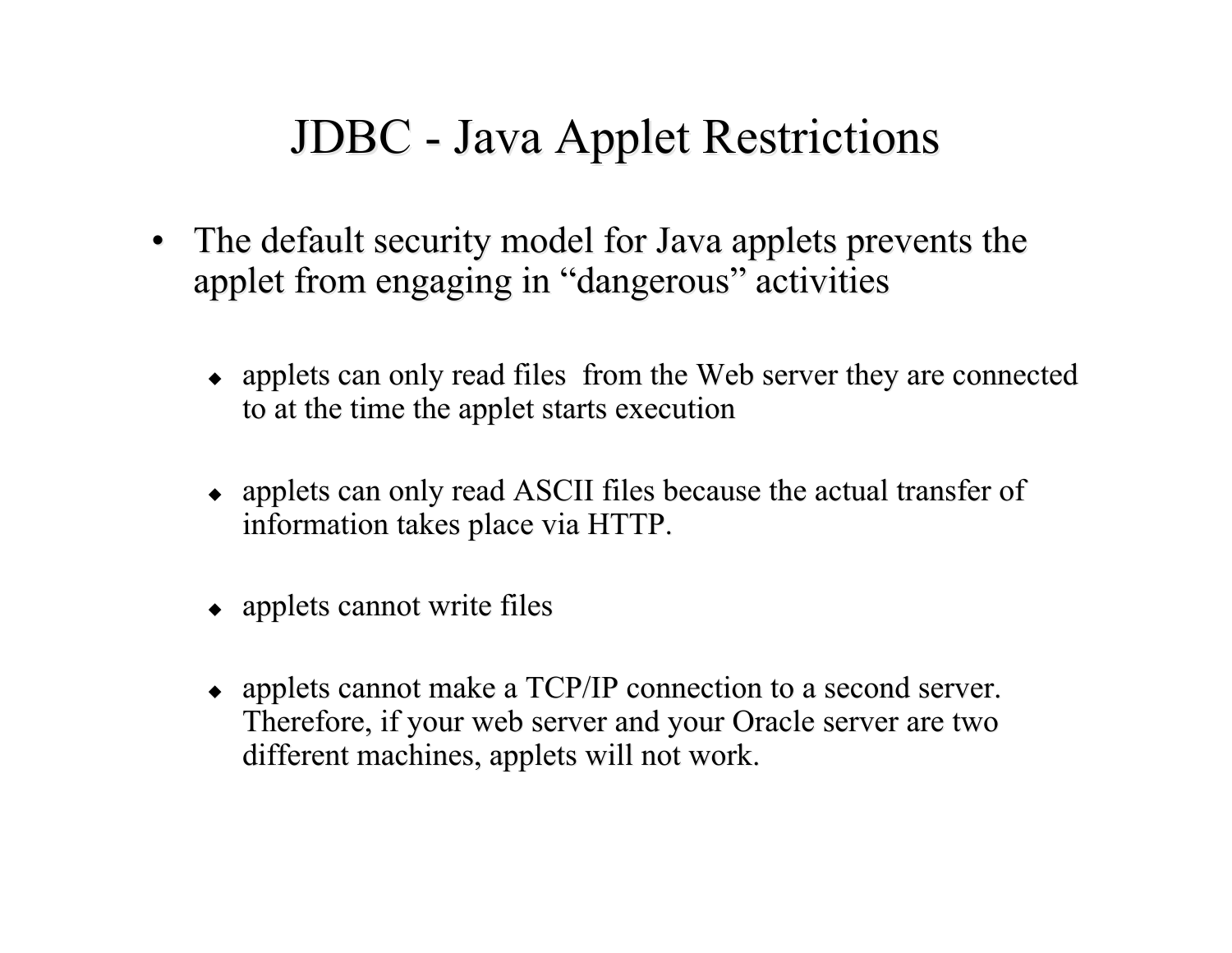# JDBC - Relaxing the applet security model

- If you have no control over client environments (for example, when dealing with retail clients), then
	- use "signed" Java applets secure digital certificates can be purchased from signing authorities
	- $\bullet$  the type of digital signature varies depending upon the browser and version. version.
	- $\bullet$  The user will be prompted for permission when "dangerous" activities are attempted by the applet.
- When you can control (or at least influence) client configurations, then
	- $\bullet$  install the Java plugin from Sun Microsystems
	- $\bullet$  add a .security.policy file to each client machine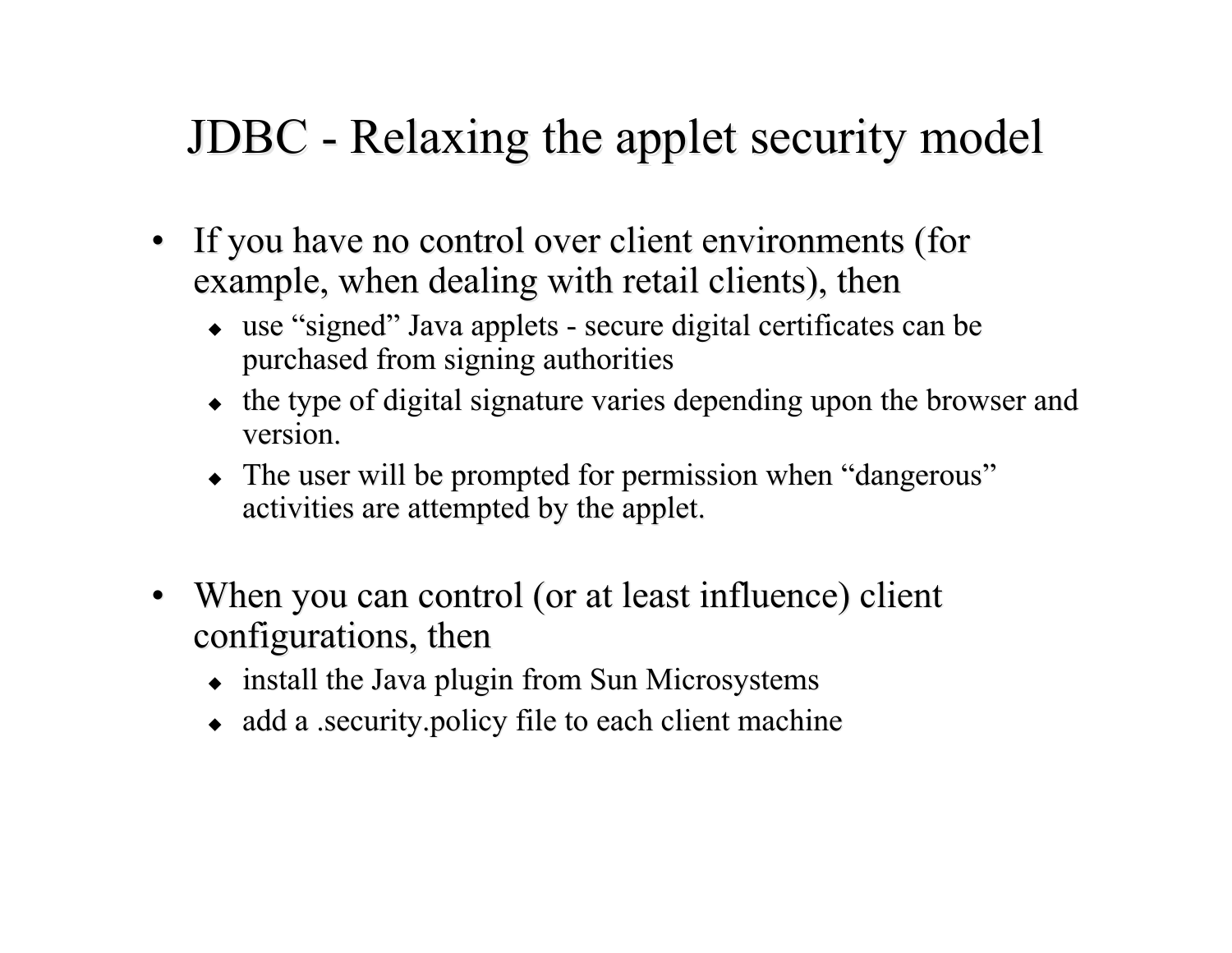# JDBC - Avoiding applet security issues

- Put a Web Server on your Oracle server
	- $\bullet$  can be a special purpose, low usage server used only for database applets applets
- Make any files that you need to read visible from the Web server
- Give up on applets and switch your application to the server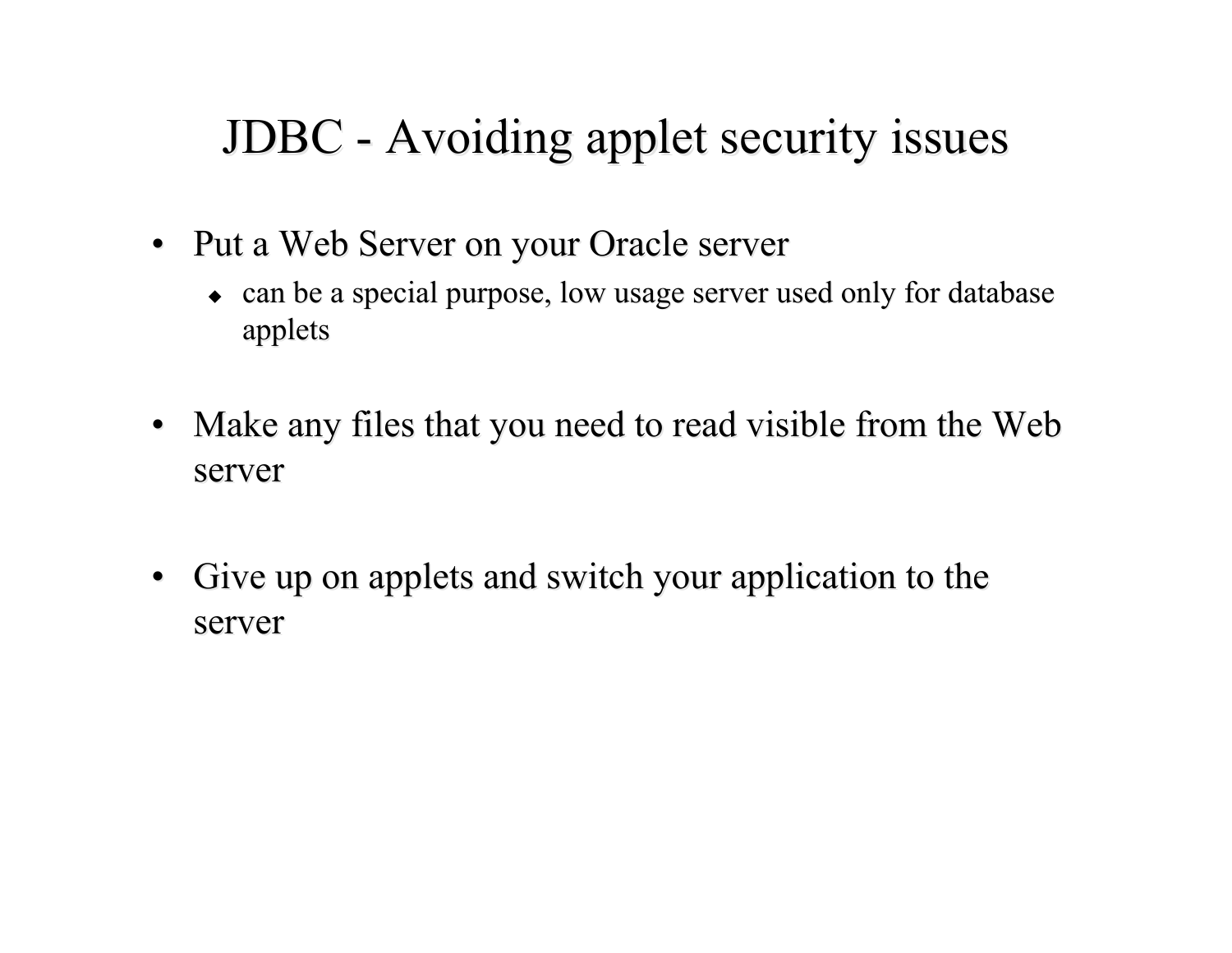# JDBC - Building "server side" applications

- Users will have to endure server delay for almost every operation
- Developers can sometimes make things more tolerable by retrieving additional data and filtering on the client using Javascript functions
- Several robust technologies available
	- $\bullet$  JSP Java Server pages can use JDBC to combine database content into dynamic web pages
	- $\bullet$  CGI a very simple approach that can produce effective applications. applications.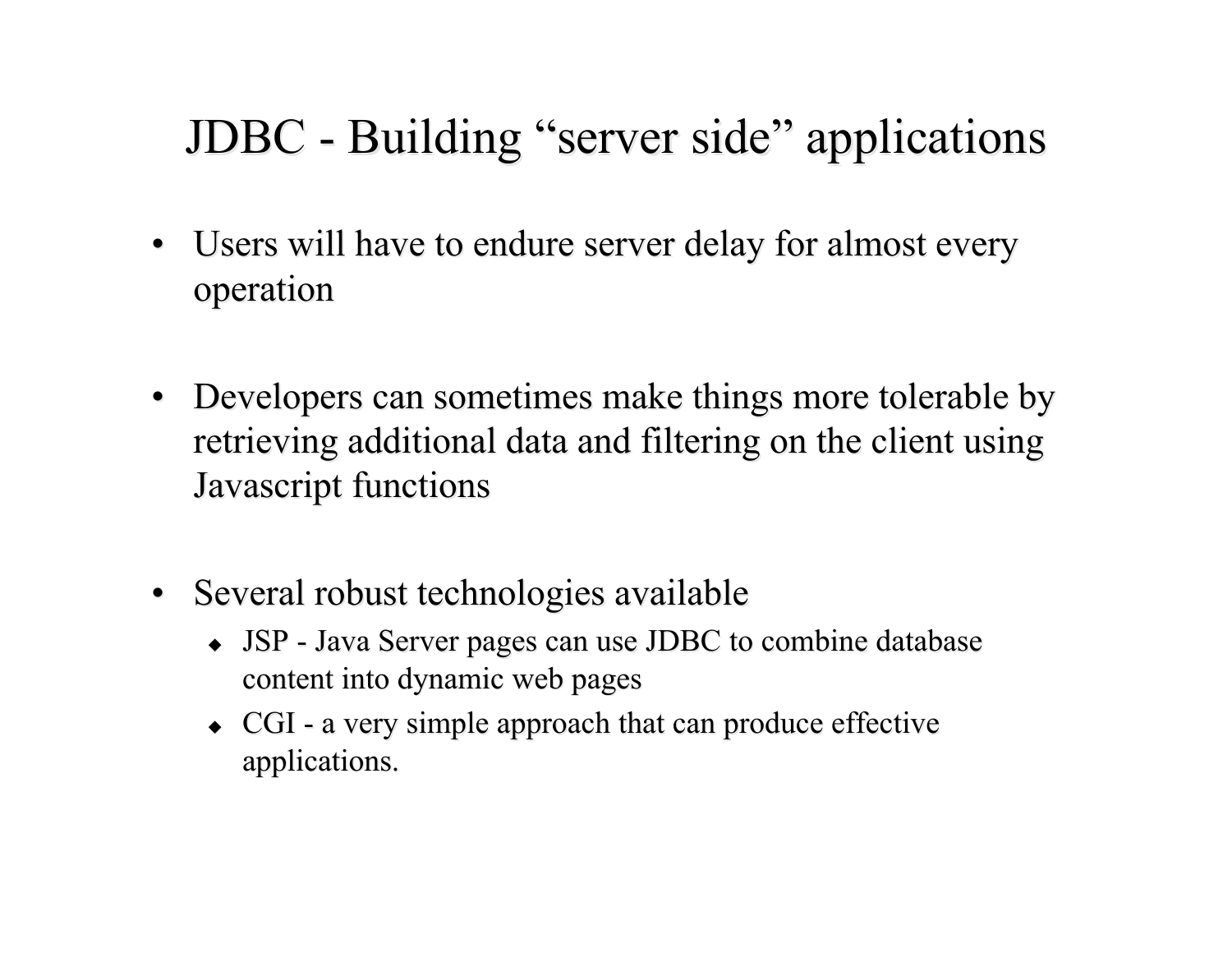# JDBC - RDBMS Portability

- The ability to create truly RDBMS independent applications is complicated by lack of standards in SQL syntax or "dialect"
- Column types are not standardized
	- $\blacklozenge$  VARCHAR2, TEXT, INT are examples of non-portable types
	- $\bullet$  over-loading of XOPEN types
	- $\bullet$  BLOB data access methods not standardized
- FUNCTIONS are not standardized
	- NVL vs. NULLIF
	- $\bullet$  SYSDATE vs SYSDATE()
- String concatenation
	- $\bullet$  || vs. CONCAT function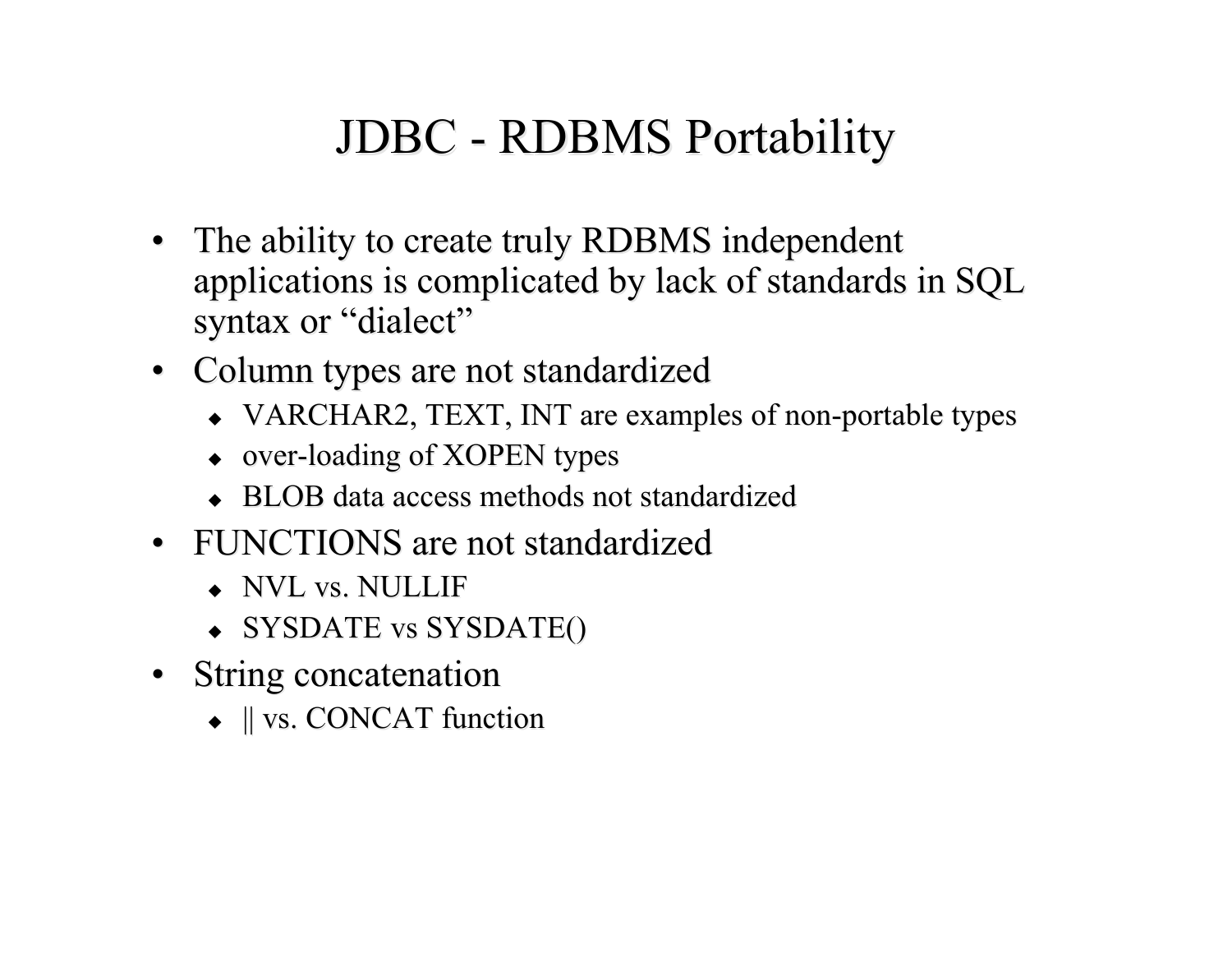#### JDBC - the future

- Tied to the future of Java
	- $\bullet$  Client side applets may not survive
	- MS trying to eliminate support for applets in IE
	- Sun Microsystems in financial difficulty
	- J2EE doing well, but .NET is a powerful competitor
- Supported by increasing interest in Open Source
	- JDBC drivers exist for all Open Source RDBMS
	- $\bullet$  Free availability of Java makes it the language of choice for Open Source Developers
	- $\bullet$  Major investments being made in Java by IBM, HP, Sony, Apple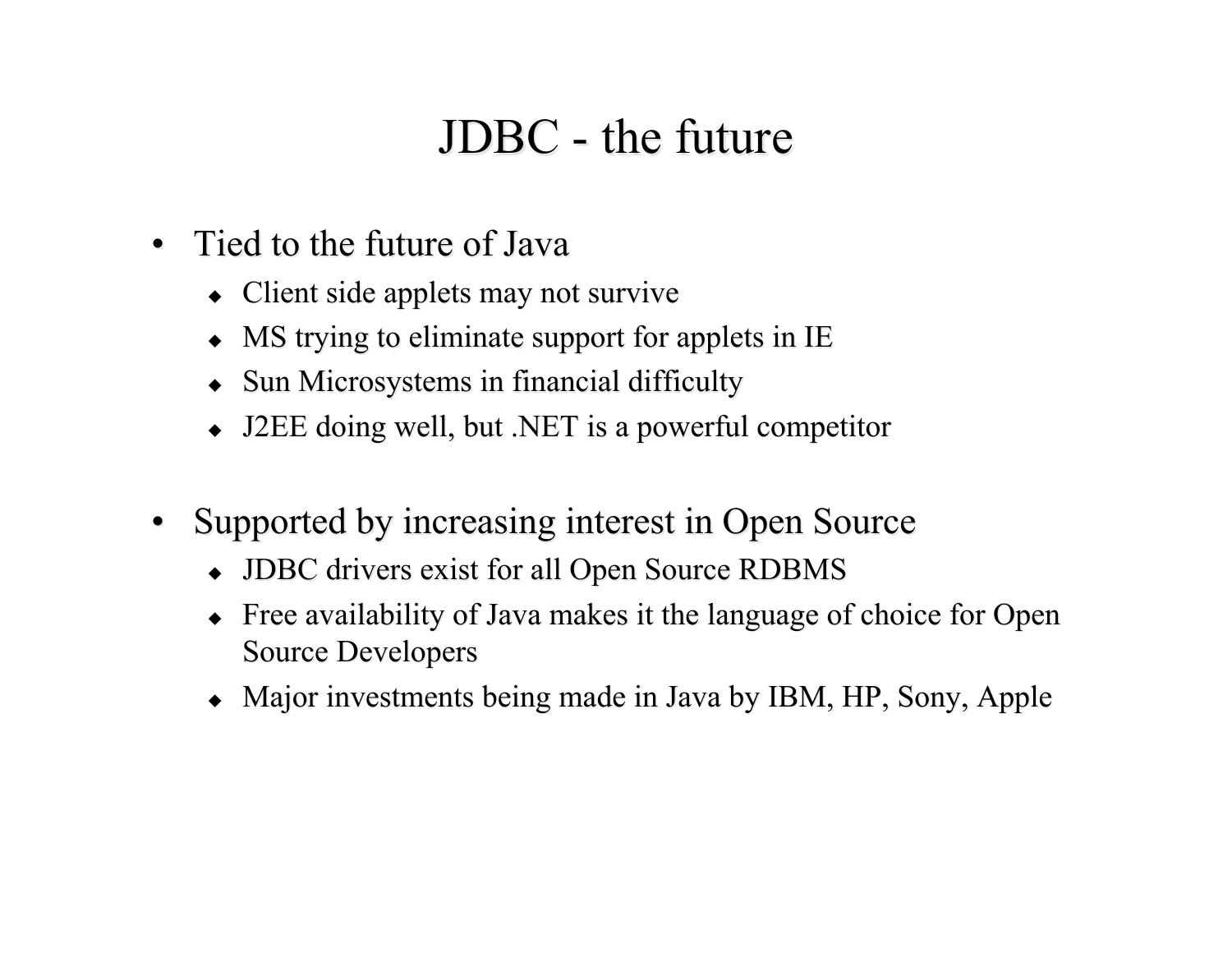# JDBC - Conclusions

- JDBC provides fully functional database access which is truly independent of the hardware platform, OS, and RDBMS
- JDBC can be used in a client application or applet, or in server applications through the use of JSP or CGI
- Web browser applets which use JDBC are subject to security restrictions which make them difficult to implement
- JDBC does not insulate the developer from differences in SQL syntax.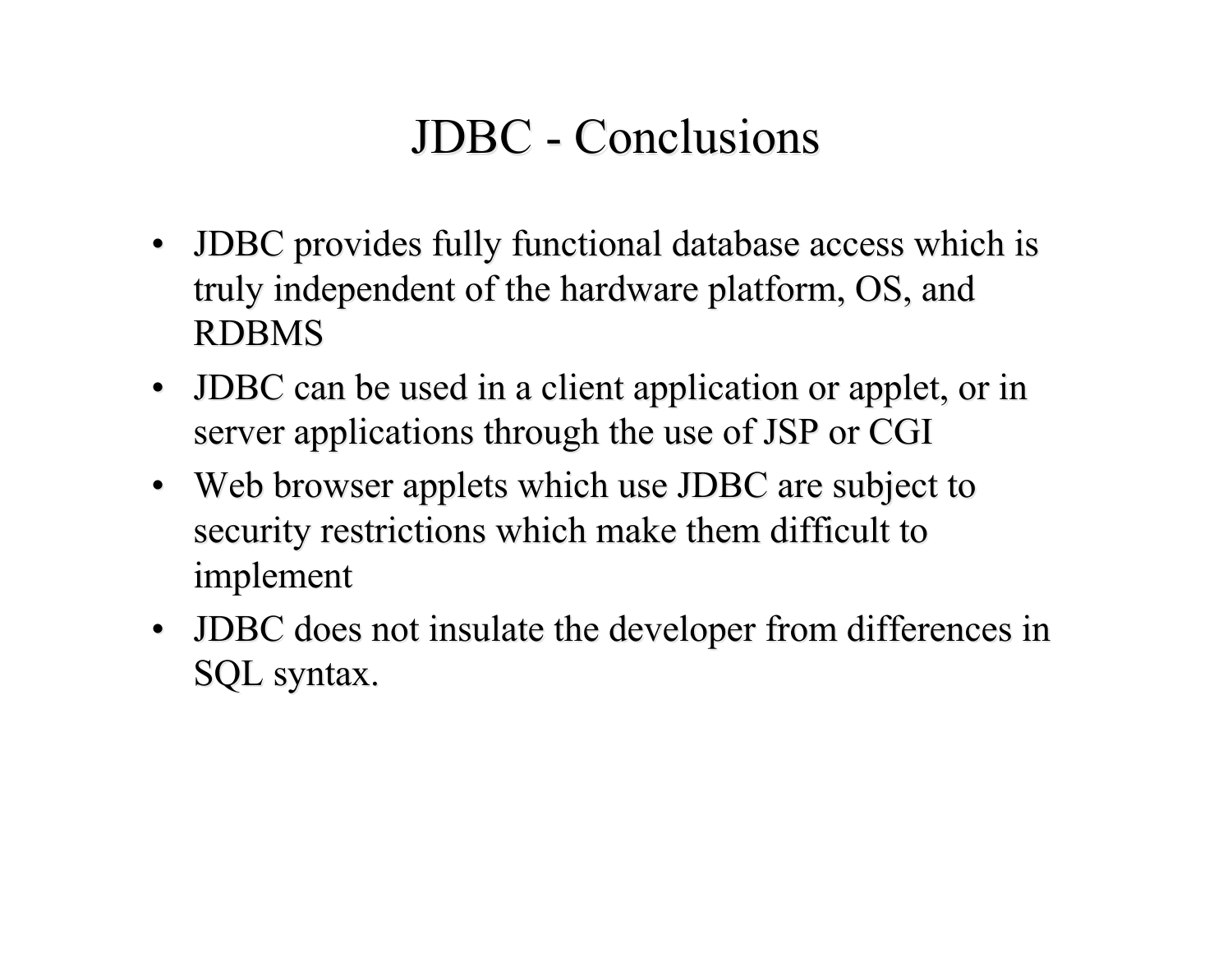# Case Studies in Building Dynamic Web Pages using JDBC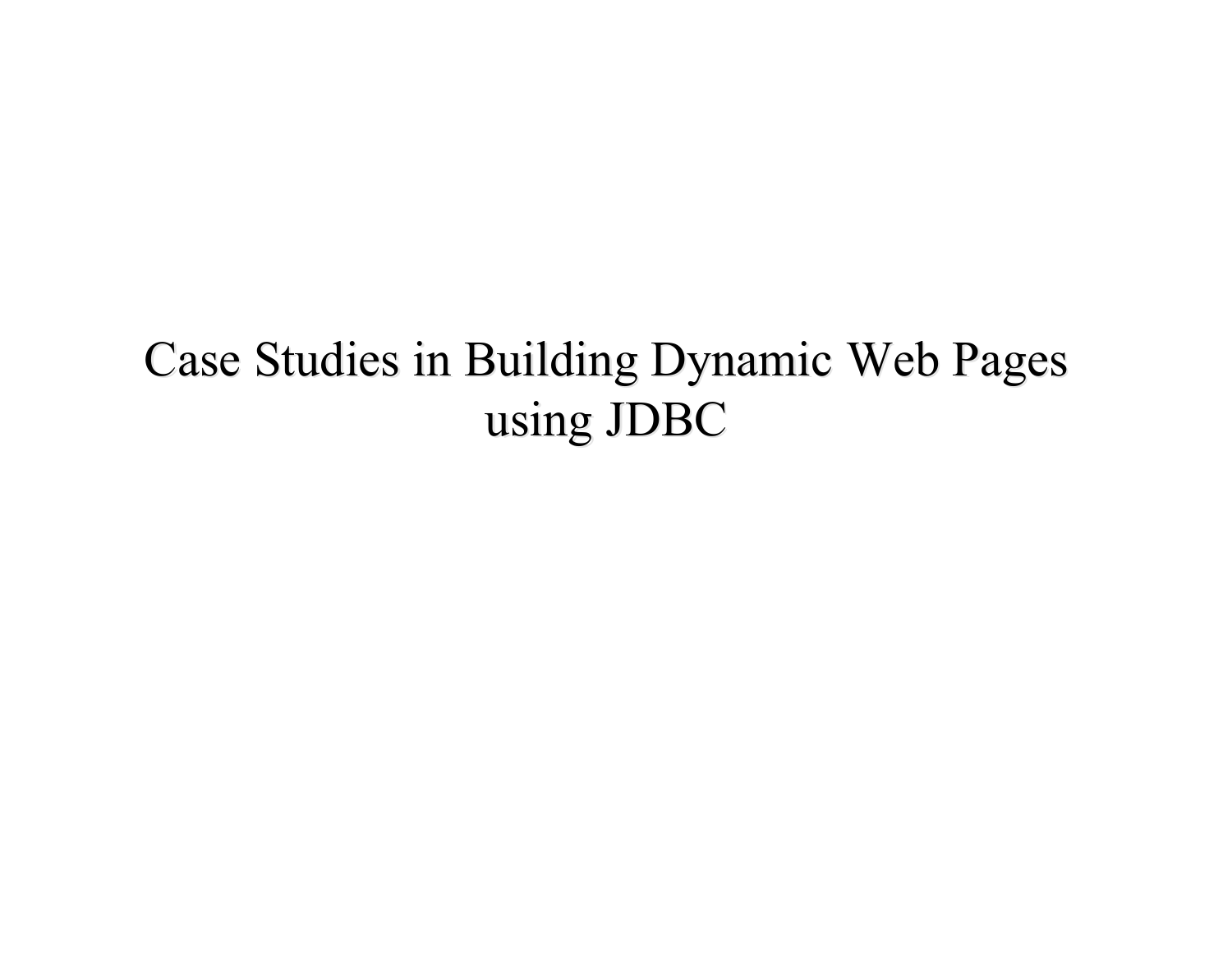# Web pages made easy

- Primitive but effective approach is to put a tiny shell script in cgi-bin which launches PL/SQL or Java application
- Script hands off Web form parameters as a URL encoded string - parsing code for both PL/SL and Java available at SQLMagic.com
- PL/SQL or Java application generates HTML output including form parameters which allow the script to call itself.
- No need to learn perl or php relatively easy to manage source and maintain code.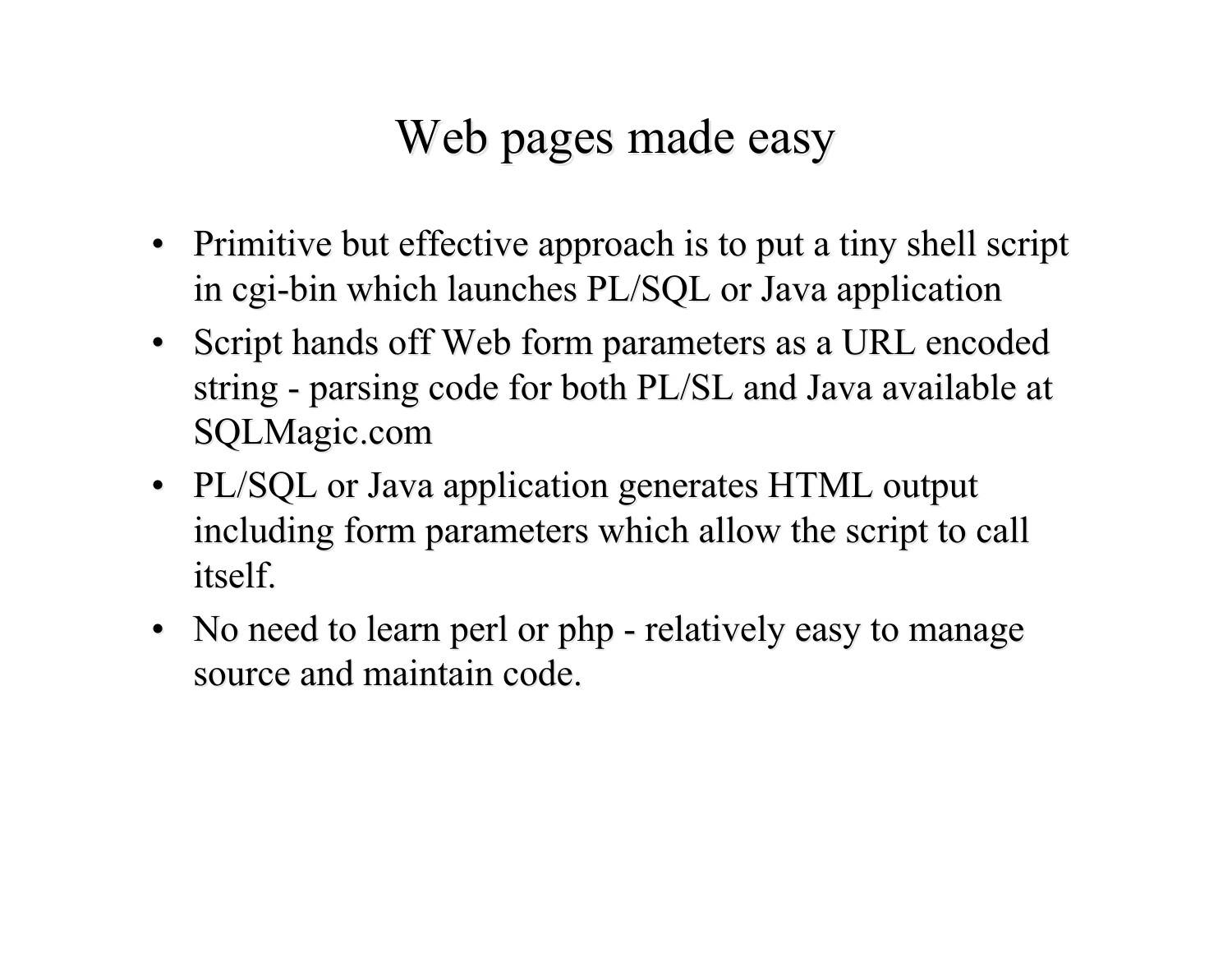#### Web pages made easier

- Using Java gives developer access to both databases and OS resources such as E-mail, files and directories, process status
- Java is a very robust and well written programming language, with excellent error trapping/debugging
- Using Java will insulate you from a particular RBDMS
- Enterprise class systems can be built using Open Source web servers and database engines - no S/W licensing
- Java portability makes migration between hardware/OS platforms a non-issue (Linux, Mac,  $PSX$ ?)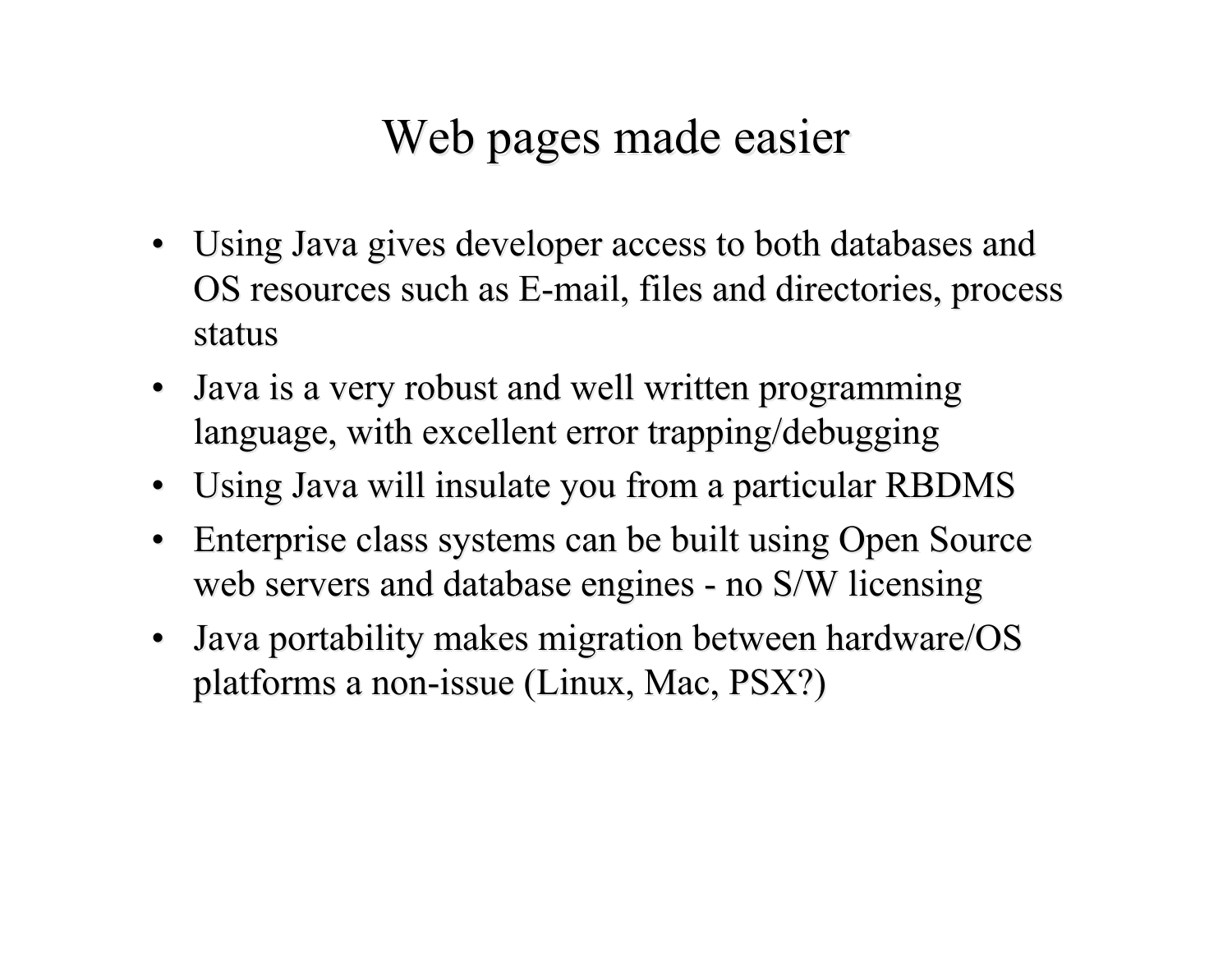# An example HTML file

(this will launch the simple CGI program shown on the next slide)

<FORM ACTION="http://161.19.112.1/cgi-bin/web\_demo.cgi" METHOD="POST"> First Name: <INPUT TYPE="TEXT" NAME="FIRST\_NAME" SIZE=20><BR> Last Name: <INPUT TYPE="TEXT" NAME="LAST\_NAME" SIZE=20><BR> Email Address: <INPUT TYPE="TEXT" NAME="LAST\_NAME" SIZE=20><BR> <INPUT TYPE="SUBMIT" NAME="FUNCTION" VALUE="Update Information">  $<$ FORM $>$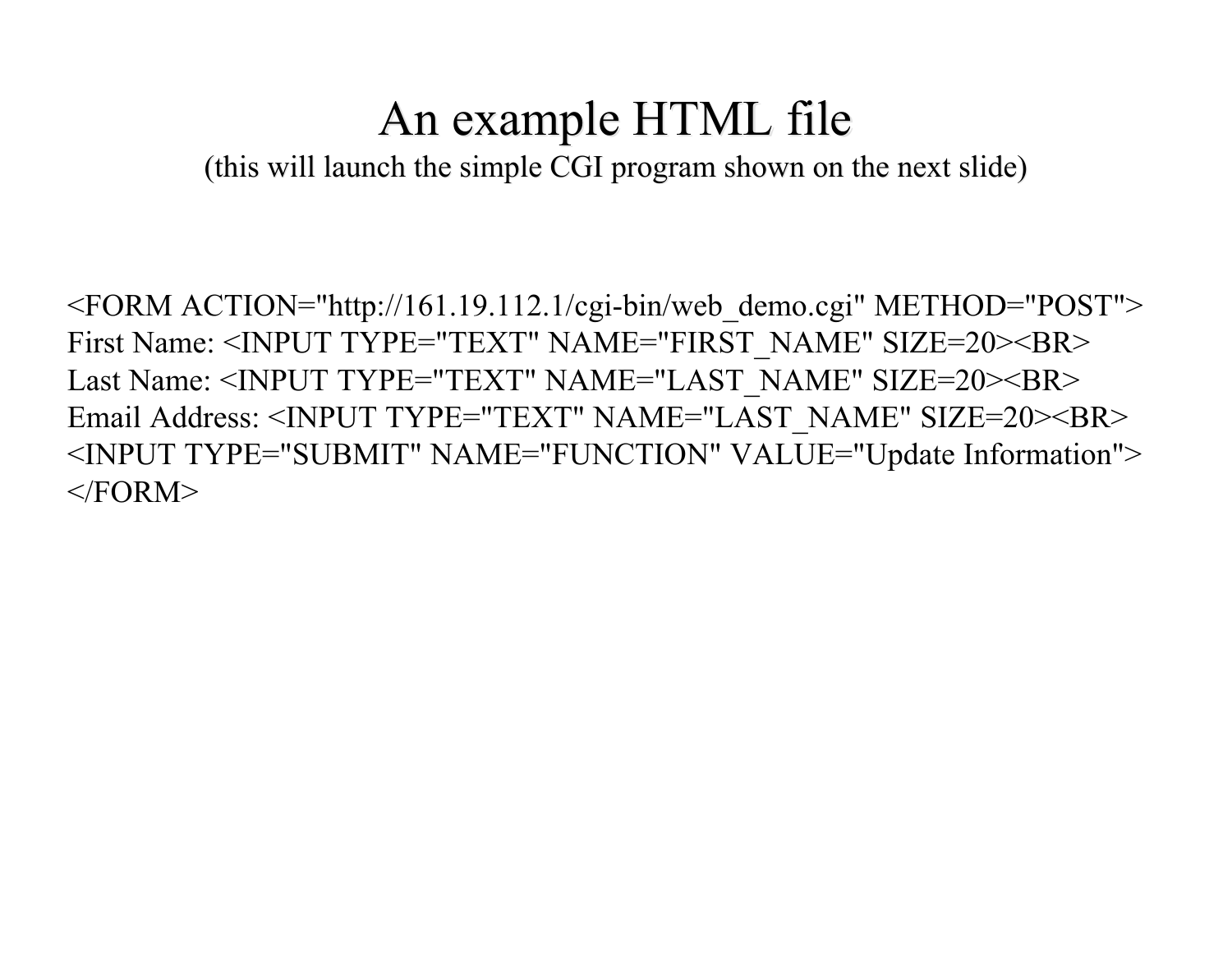#### The Magical CGI (web demo.cgi)

#!d:/zsh/zsh.exe echo "Content-type: text/html\n\n" read form\_parm\_input form parms=\${form parm input##pattern=} CLASSPATH=d:\java export CLASSPATH java WebJavaDemo "\$form\_parms" exit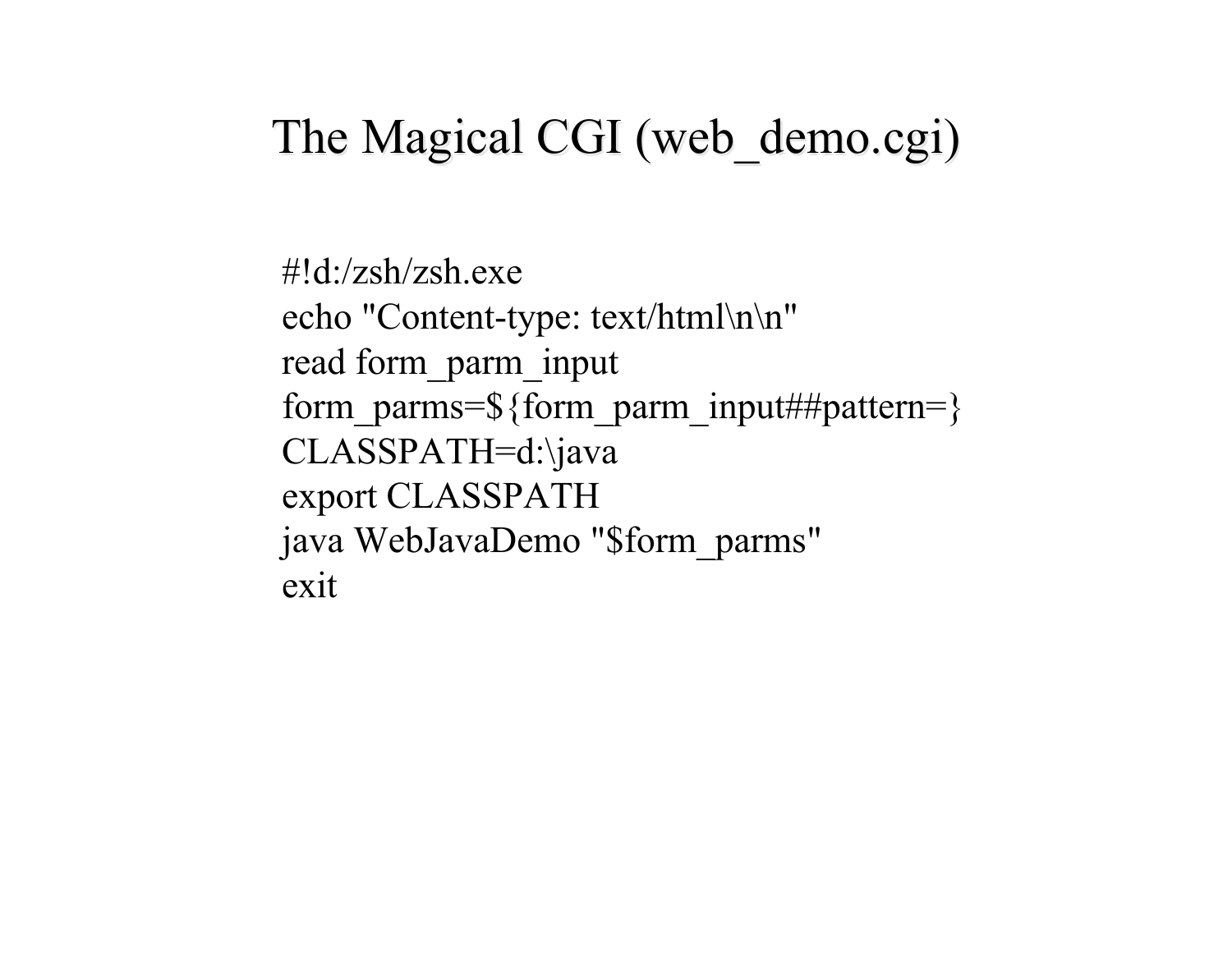# Example Java Program

```
import java.util.*;
public class WebJavaDemo
  public static void main(String[] args) throws Exception 
\{ StringTokenizer st;
    String firstName=(String)null,lastName=(String)null,
    email=(String)null,appFunction=(String)null,field,paramName;
    StringBuffer outstr = new StringBuffer(100);
   if (args.length == 1)
\{st = new StringTokenizer(args[0],"\&");
      while (st.hasMoreTokens())
\{field = st.nextToken();paramName = field.substring(0, field.indexOf("=")); if ( paramName.equals("FIRST_NAME") ) 
         firstName = field.substring(field.indexOf("=")+1);
```
{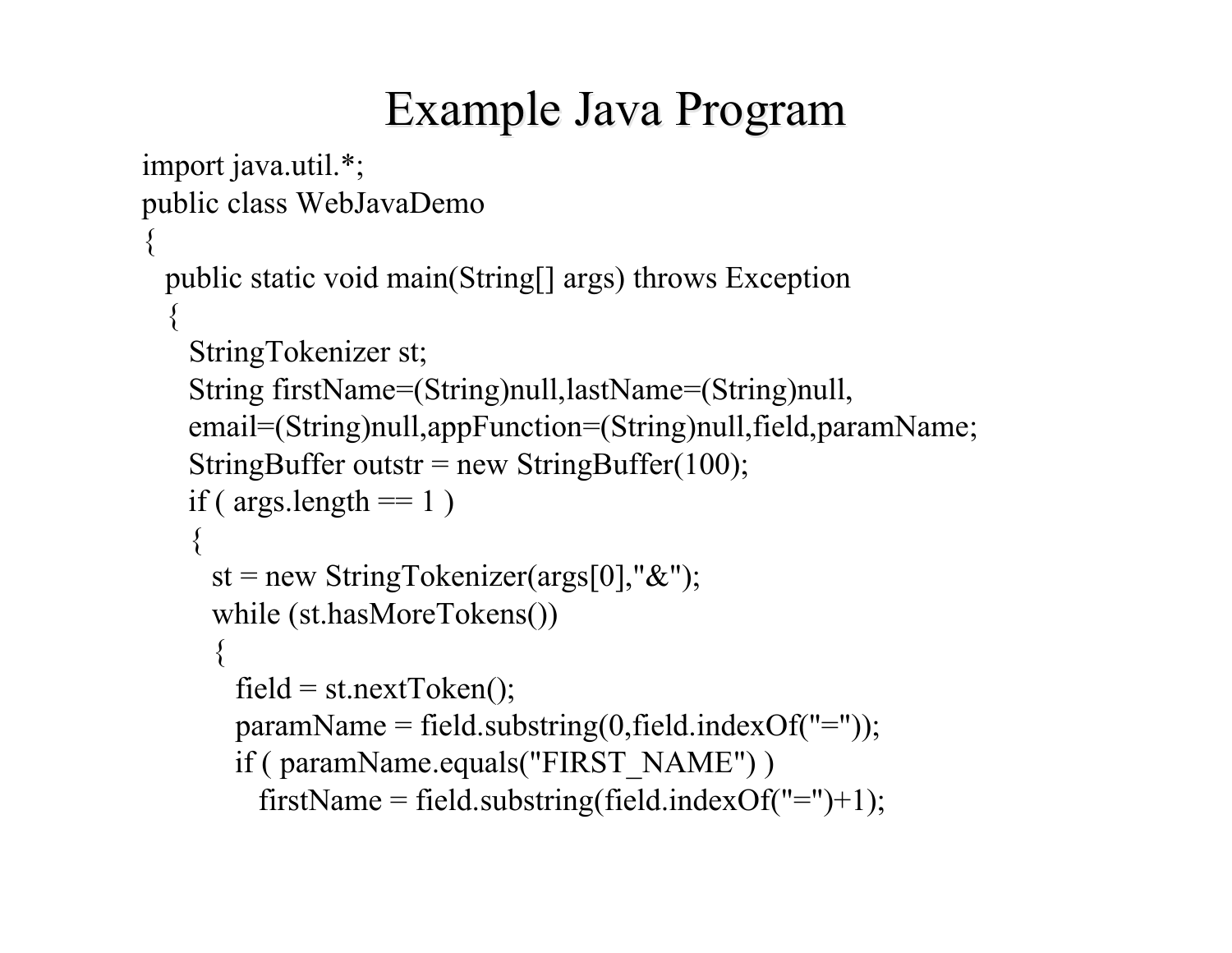#### Example Java Program ...continued

```
 else if ( paramName.equals("LAST_NAME") )
   lastName = field.substring(field.indexOf("=")+1); else if ( paramName.equals("EMAIL_ADDRESS") )
   email = field.substring(field.indexOf("=")+1);
  else if ( paramName.equals("FUNCTION") )
   appFunction = field.substring(field.indexOf("=") + 1); } 
 outstr.append("<TABLE><TR><TD>Name:<TD>" + firstName + " "
 + lastName + "<TR><TD>Email Address:<TD>" + email 
 + "<TR><TD>Function:<TD>" + appFunction + "</TABLE>");
 System.out.println(outstr.toString());
```
}

}

}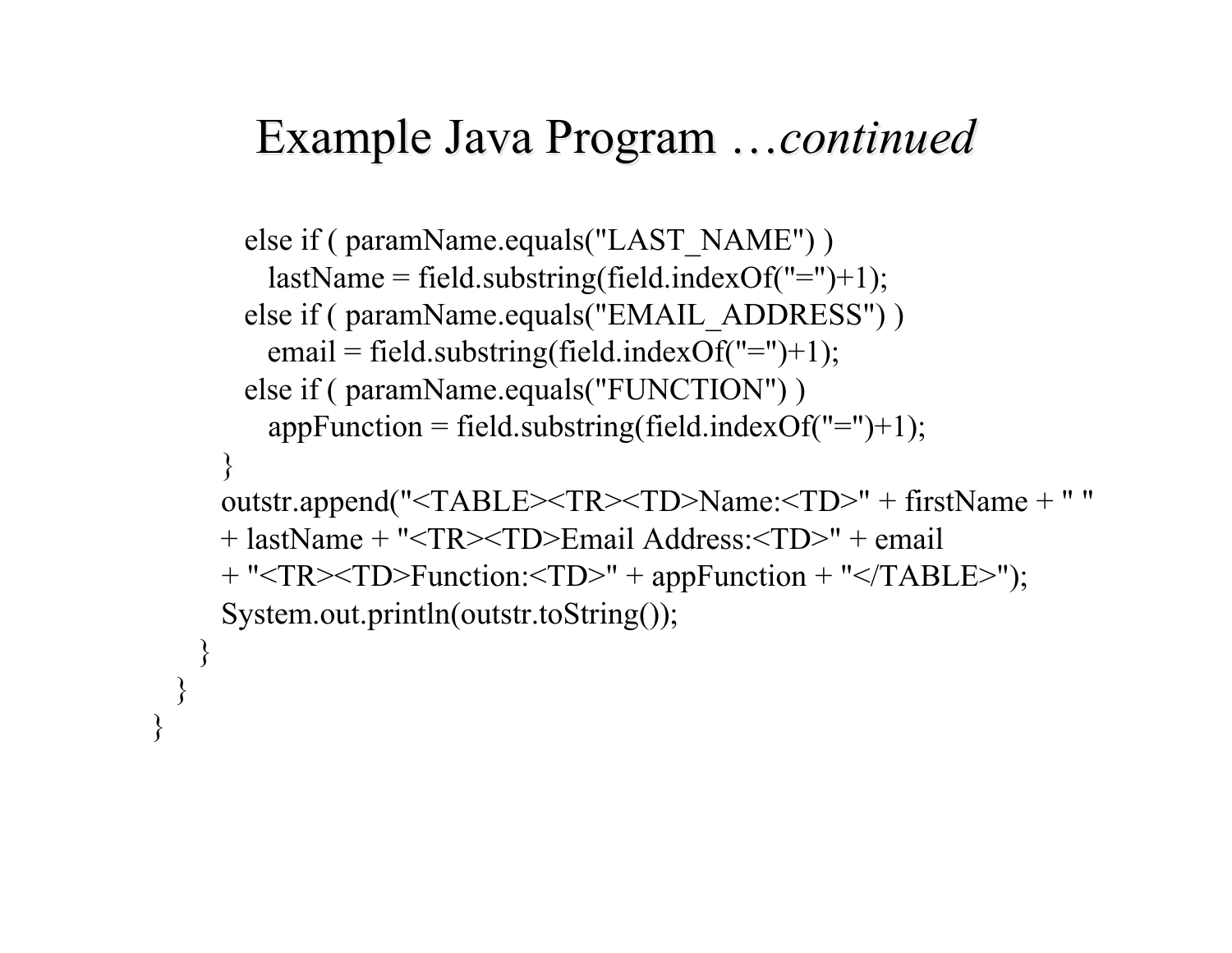# Input Form

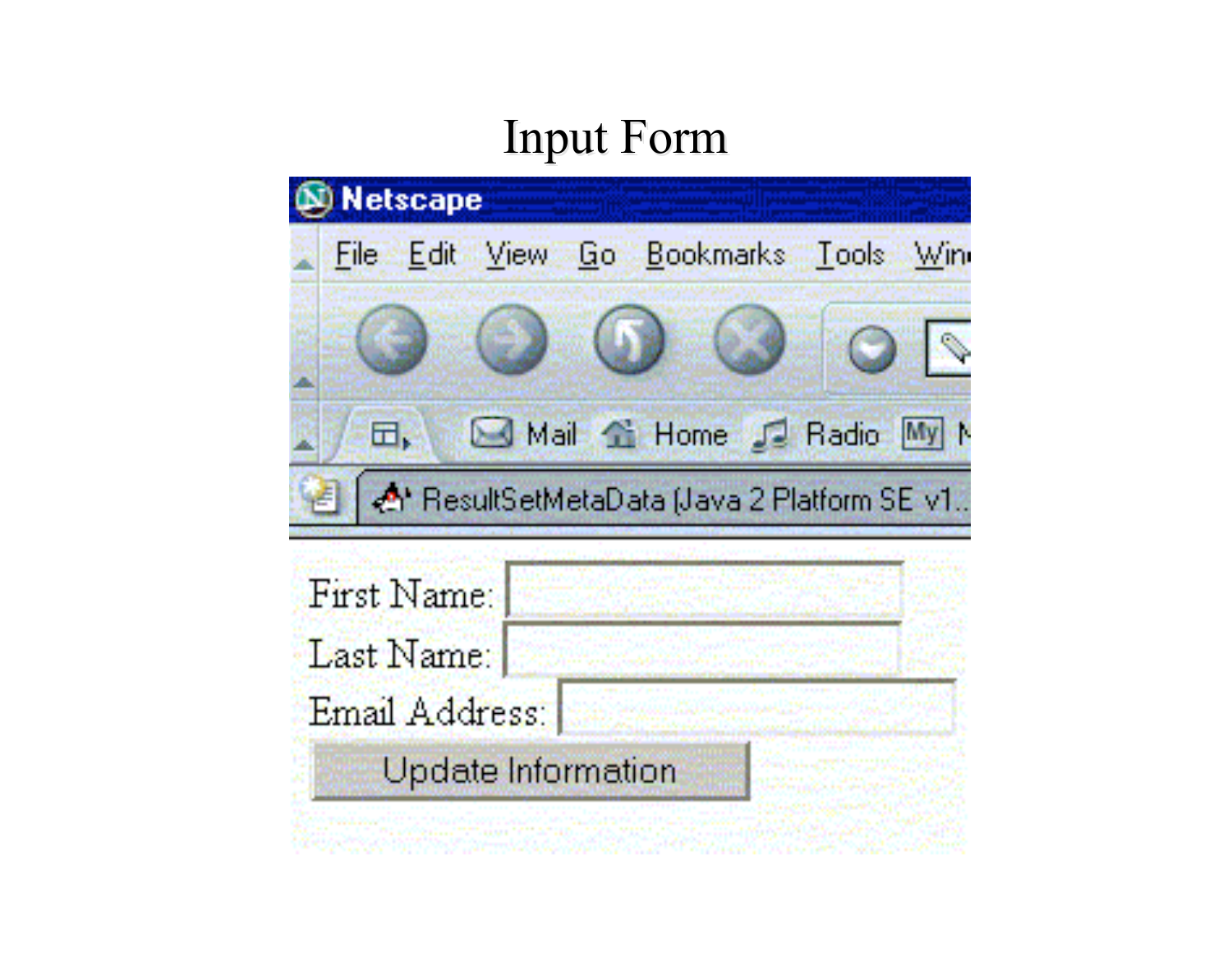# Output



Name: Davis Swan Email Address: Davis@sqlmagic.com Function. Update Information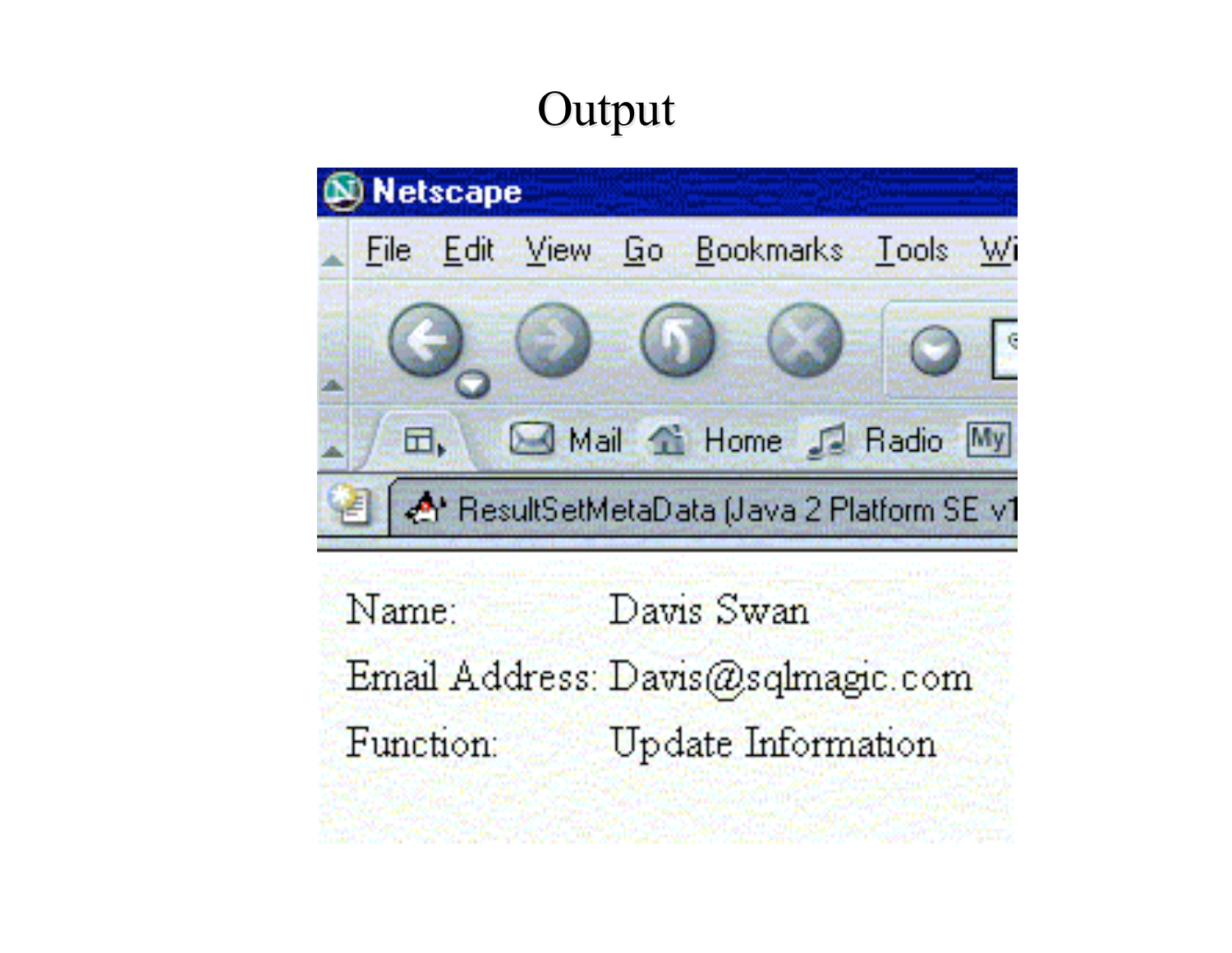#### The Magical CGI Using PL/SQL (plus80.exe is the Personal Oracle version of  $SQL*Plus)$ )

#!d:/zsh/zsh.exe echo "Content-type: text/html\n\n" read form\_parm\_input form parms=\${form parm input##pattern=} plus80.exe -SILENT budget/budget @web\_demo "\$form\_parms" exit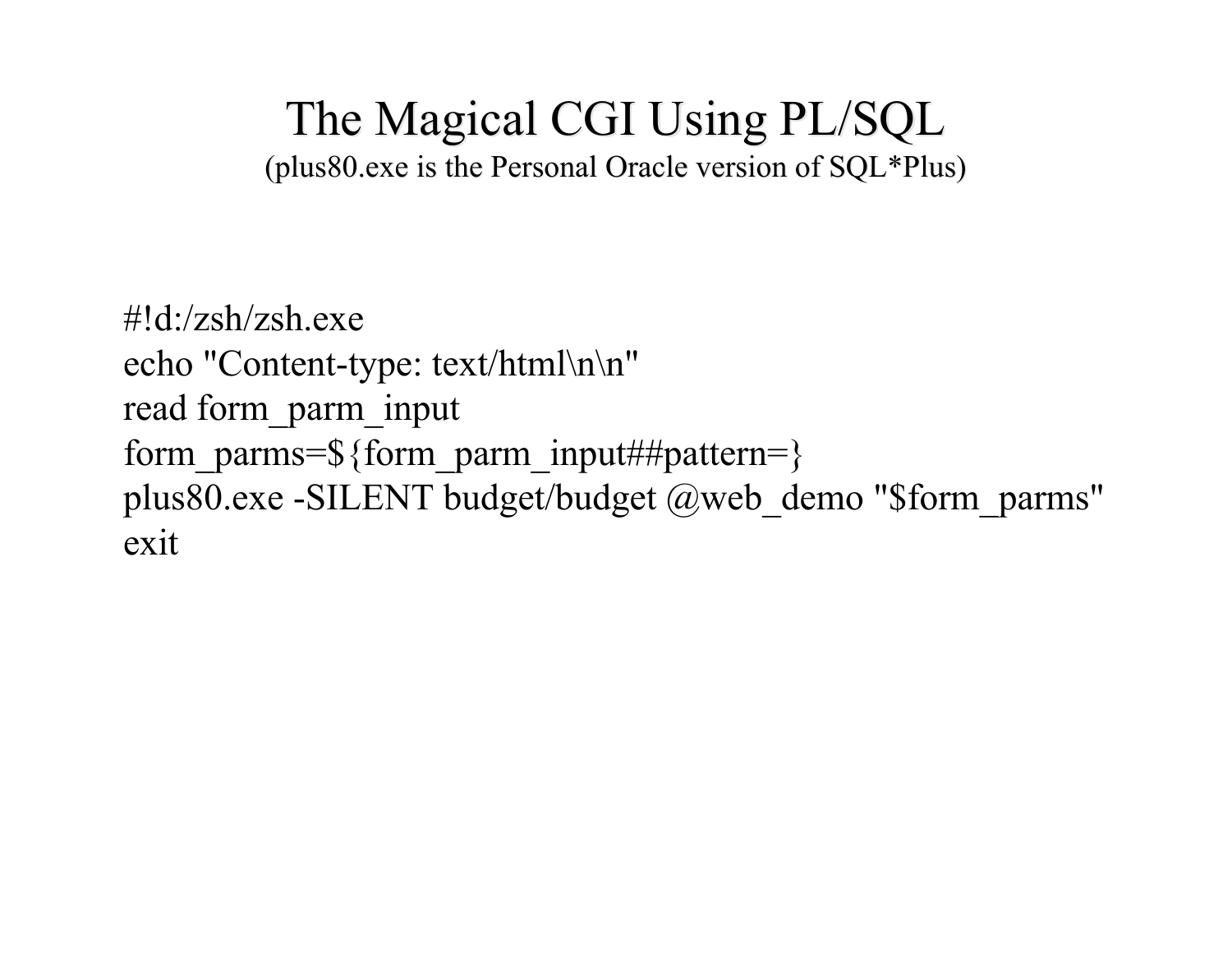# An example PL/SQL script

DECLARE

```
first_name VARCHAR2(20);
last_name VARCHAR2(20);
app_function VARCHAR2(40);
email VARCHAR2(60);
outstr VARCHAR2(255);
form_parms VARCHAR2(255);
BEGIN
```

```
form parms := \langle \omega_1 \rangle;
 first name := URL PARM(form parms,'FIRST NAME');
 last_name := URL_PARM(form_parms,'LAST_NAME');
 app function := URL PARM(form) parms,'FUNCTION');
 email := URL_PARM(form_parms,'EMAIL_ADDRESS');
 outstr := '<TABLE><TR><TD>Name:<TD>'||first_name||' '||last_name;
  outstr := outstr||'<TR><TD>Email Address:<TD>'||email;
 outstr := outstr||'<TR><TD>Function:<TD>'||app_function||'</TABLE>';
 DBMS_OUTPUT.PUT_LINE(outstr);
END;
```